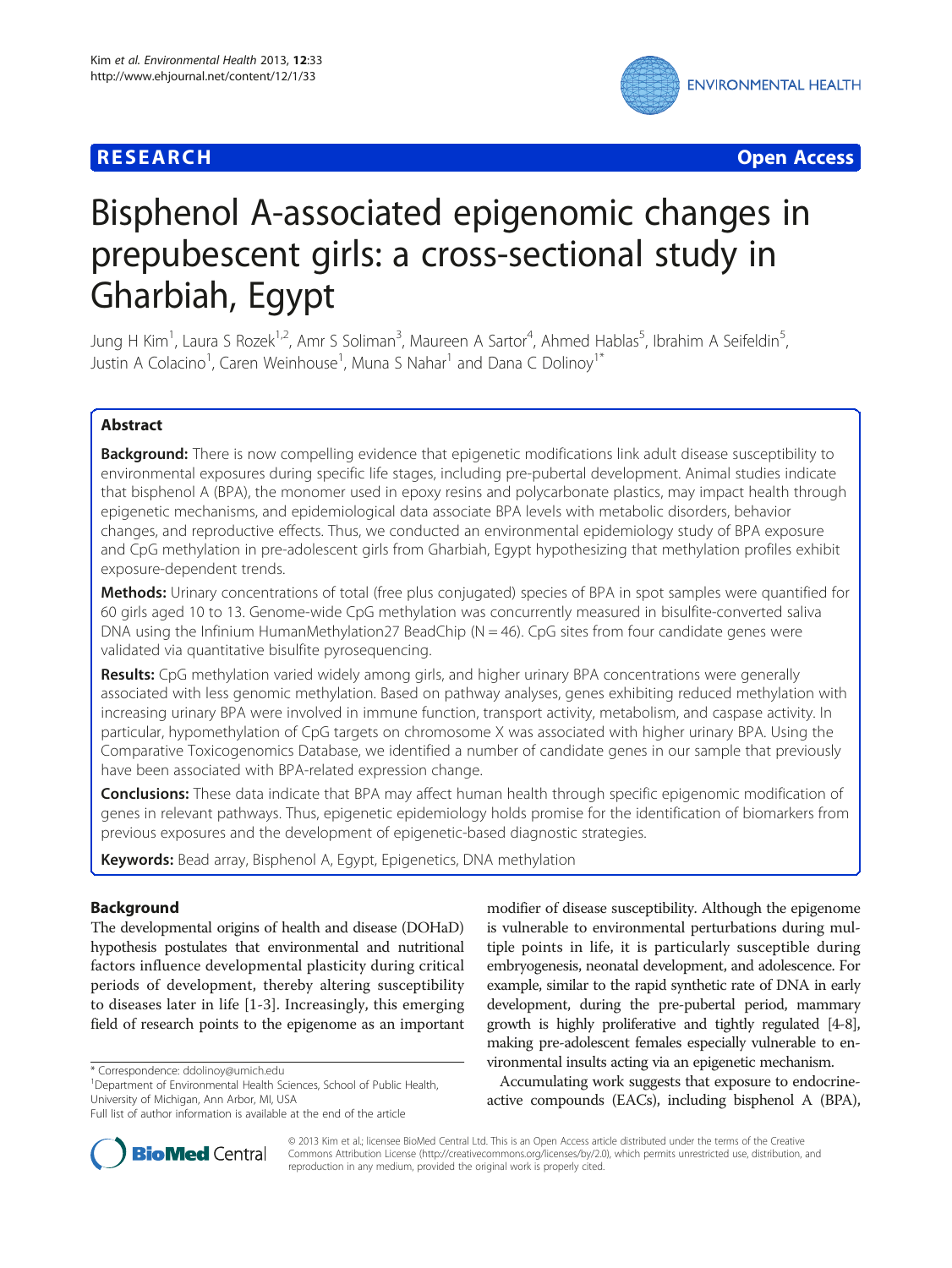<span id="page-1-0"></span>increases susceptibility for adverse phenotypic outcomes via epigenetic mechanisms. Methylation studies conducted by Li et al. on the estrogenic pharmaceutical agent diethylstilbestrol (DES) observed hypomethylation in two critical DNA control regions in mice exposed *in utero* or in the perinatal period [[9,10\]](#page-12-0). Exposure to the anti-androgenic fungicide vinclozolin, the estrogenic pesticide methoxychlor, or a mixture of plastic compounds during reprogramming of the germ line has been linked with epigenetic alterations that are inherited transgenerationally even in the absence of continued exposure [[11](#page-12-0)-[15](#page-13-0)]. Further, BPA, a high-production volume monomer used in the manufacture of polycarbonate plastic and epoxy resin, has been associated with epigenetic alterations following developmental exposure [\[16-19](#page-13-0)]. Using a rat model, Ho et al. observed multiple changes in gene-specific DNA methylation patterns in the adult male prostate, including hypomethylation of the *phosphodiesterase type 4 variant 4 (Pde4d4)* gene following neonatal exposure to low BPA concentration (10 μg/kg of body weight BPA) [[16](#page-13-0)]. Using the  $A^{\nu y}$  mouse model, we have shown that maternal dietary exposure to physiologically relevant concentrations of BPA results in altered DNA methylation at two metastable loci [\[17,19](#page-13-0)]. Moreover, restoration of normal methylation patterns occurs with maternal supplementation of genistein or methyl donors including folate, choline, betaine, and vitamin  $B_{12}$  [\[17,20\]](#page-13-0).

Recent toxicological and epidemiological data warrant the identification of epigenetic biomarkers associated with BPA exposure. For example, rodent studies have associated environmentally relevant pre- or perinatal BPA exposure with higher body weight, increased breast and prostate cancer susceptibility, altered reproductive function, and other chronic health effects [\[21\]](#page-13-0). In 2008, the first comprehensive human epidemiological study associated higher urinary BPA concentrations with increased risk for cardiovascular disease, type 2 diabetes, and liver enzyme abnormalities [\[22\]](#page-13-0), and recent data correlated urinary BPA concentrations and obesity in U.S. children [\[23](#page-13-0)]. An analysis of 2003–04 National Health and Nutrition Examination Survey (NHANES) data found that the half life of BPA in the human body is longer than would be expected from acute exposure studies, suggesting that BPA either bioaccumulates in the body or BPA exposure occurs through non-dietary sources or both [[24\]](#page-13-0). Hence, it is now hypothesized that life course exposure to environmental pollutants, such as BPA, are linked to adult disease, such as breast cancer [[25\]](#page-13-0).

Building upon ongoing epidemiological and exposure studies in Gharbiah, Egypt [\[26-30](#page-13-0)], we correlated urinary concentrations of total (free plus conjugated) species of BPA in spot samples with genome-wide CpG methylation levels in concurrently collected saliva DNA samples. We conducted an environmental epidemiology study of

BPA exposure and CpG methylation in pre-adolescent girls hypothesizing that methylation profiles exhibit exposuredependent trends.

Utilizing a semi-unbiased, quantitative genome-wide methylation array, which evaluates 27,543 individual CpG sites targeting 14,475 genes, we identified 57 agnostic and 35 biologically prioritized candidate CpG sites as well as gene pathways differentially methylated with respect to BPA concentrations. Four candidate genes were further validated using bisulfite pyrosequencing, a sensitive and quantitative method of DNA methylation detection. Using the Comparative Toxicogenomics Database (CTD) [\[31-33](#page-13-0)], we identified previously published candidate genes with upregulated expression associated with BPA and found that many of the targets had BPA-associated hypomethylation in our sample set, and vice versa.

# **Methods**

# Study population

This study originated from a pilot study addressing environmental exposures in a developing country, and our study population was previously described in Nahar *et al.* [[27](#page-13-0)]. Briefly we recruited healthy females 10–13 years of age living in either rural  $(N = 30)$  or urban  $(N = 30)$  areas of the Gharbiah province of Egypt, located 90 kilometers north of Cairo. We obtained written informed consent from the mother of each participant, and approval from the Institutional Review Boards of the University of Michigan and the Gharbiah Cancer Society were obtained before starting the study. The involvement of the Centers for Disease Control and Prevention (CDC) laboratory was limited and determined not to constitute engagement in human subject research. The average age of menarche in Egypt is  $12.44 \pm 1.3$ , and all study participants were pre-menstrual, as ascertained by asking the each mother about any prior menstrual cycles of her daughter [\[34](#page-13-0)]. To reduce variability arising from various exposures throughout the day, the participants provided one spot urine sample during the time period between noon to 4 pm and were measured for height, weight, waist, and hip circumference by trained nurses, using standardized techniques as previously described and validated [\[35,36](#page-13-0)]. In brief, each anthropometric measurement was taken twice. If the difference in the height measurements was > 0.5 centimeters (cm); if the difference in weight was > 0.2 kilograms; if the difference in waist circumference was > 0.5 cm; or if the difference in hip circumference was > 0.5 cm, then a third measurement was taken. We discarded the most discrepant value and averaged the other two. The Division of Laboratory Sciences of the National Center for Environmental Health at the CDC determined the urinary concentrations of total (free plus conjugated species) BPA as previously described [[27,37](#page-13-0)]. An interviewer administered a lifestyle and diet questionnaire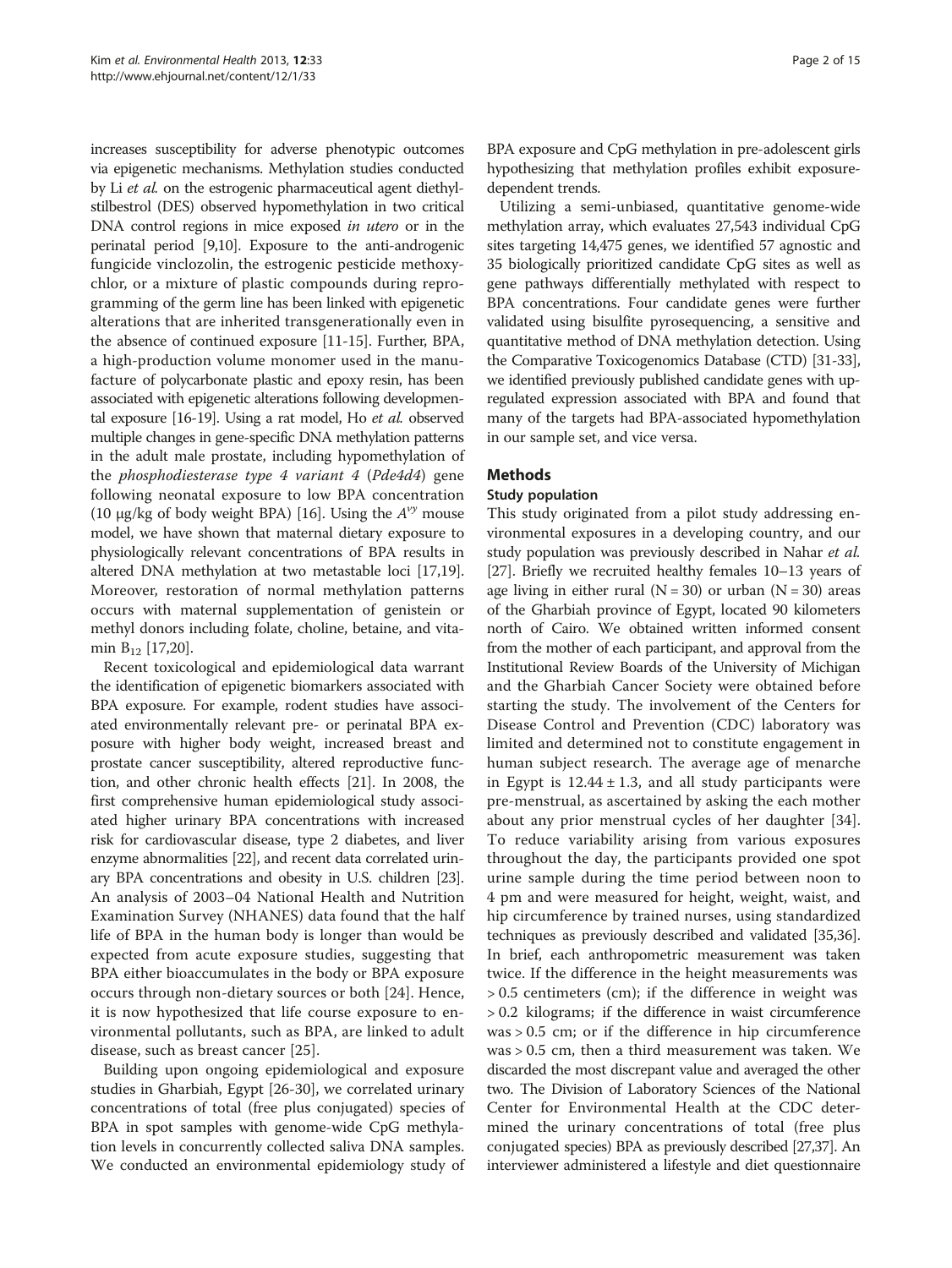in Arabic in order to assess potential routes of BPA exposure, and field-collected anthropometric measurements were acquired. The questionnaire, entitled "Comparison of Xenoestrogen Levels Among Prepubertal Females in Urban and Rural Gharbiah, Egypt," contained questions addressing residential history, personal care product usage, family history of cancer, use of canned foods, breast feeding status, and food preparation and storage behaviors.

Saliva DNA was concurrently collected using the Oragene DNA Self-Collection Kit (DNA Genotek, Ontario, Canada). The Oragene kit allows for long-term DNA storage at room temperature with little or no DNA degradation. Total genomic DNA was isolated from saliva samples using Oragene-DNA Self-Collecting kit standard protocols. Bisulfite conversion was carried out on 600 ng of genomic DNA using the manufacturer's protocol (EZ DNA Methylation-Direct Kit, Zymo Research Corp., Orange, CA) for genome-wide methylation assessment using the Illumina Infinium HumanMethylation27 BeadChip platform (Illumina, San Diego, CA). For pyrosequencing validation 600 ng of DNA was bisulfite converted using the Qiagen EpiTect Bisulfite Conversion kit (Qiagen, Valencia, CA).

# Genome-wide DNA methylation discovery

Genome-wide DNA methylation was assessed with the Infinium HumanMethylation27 BeadChip (Illumina) performed at the University of Michigan DNA Sequencing Core facility in accordance with manufacturer's instructions as previously published [\[38](#page-13-0)]. Samples exhibiting various BPA concentrations (ranging from non-detect to 12 ng/mL) were randomly applied to each of the 12-sample arrays to avoid bias by batch effect. The Illumina BeadStudio Software provided estimates, termed beta values or β-scores, of the percent methylation for each probe site based on the Cy3 and Cy5 intensities. We utilized a previously described normalization strategy that improves the correlation among replicate samples and tends to increase the level of significance when the methylation percentages are compared between groups [\[39](#page-13-0)].

In order to maximize power to detect methylation differences specific to higher BPA concentrations, we performed analysis both categorizing the samples into three groups: BPA-low ( $n = 22$ ), BPA-intermediate ( $n = 14$ ), and BPA-high  $(n = 10)$  and treating BPA as a continuous variable. First, in the categorization strategy, samples were classified as BPA-low if the BPA measurement was less than 1 ng/mL; BPA-high if BPA measurement was greater than 2 ng/mL; and BPA-intermediate for remaining samples. The observed BPA concentrations within our Egyptian cohort were relatively low, ranging from below the limit of detection (LOD) to 12 ng/mL. To identify differential methylation associated with high BPA concentrations,

we performed the categorical analysis focusing on the tails of the BPA distribution. We used an empirical Bayesian moderated t-test to assess significance between the percent methylation in BPA-high versus BPA-low samples, which improves results for studies of small sample size [[40](#page-13-0)]. Those with p-value < 0.05 with average ß-score difference greater than 5% were reported as candidate sites. To identify differential methylation associated with the highest concentrations of BPA in this cohort, the analysis described above was repeated using a more stringent cutoff for the BPA-high group  $(n = 5)$ , where urinary BPA concentrations are greater than 2.60 ng/mL, the median concentration of age and gender matched individuals from NHANES 2009–2010) (Additional file [1](#page-12-0): Table S1). The list of significant CpG sites at candidate genes from the above analysis was compared with BPA-interacting genes acquired from CTD and used for the pathway enrichment analysis.

# Bioinformatics analyses

All statistical analyses were performed with R Statistical Software (version 2.10.1). CpG sites that failed on 10% of samples were not included in subsequent analyses. Using the LIMMA package (Version 3.4.4) in R, BPA-dependent differential methylation regions among Egyptian girls were examined using covariates including hybridization date, age, breast-fed status, body mass index (BMI), and specific gravity to adjust for urinary dilutions, and logtransformed urinary concentrations of BPA. As is standard in microarray analyses, empirical Bayesian variance methods were incorporated to perform site-specific moderated t-tests [\[40\]](#page-13-0). The linear model used for each individual CpG site was as follows:

% Methylation =  $\beta_0$  + breast–fed status  $+$  hybridization date  $+ \beta_1(\log(BPA)) + \beta_2(\text{age})$  $+ \beta_3(BMI)$  $+\beta_4$ (urinary correction)

# RPMM clustering analysis

The Recursively Partitioned Mixture Model (RPMM) clustering analysis in R software program was performed on the top 200 most variable CpG sites using the glcTree function, which performs Gaussian latent class modeling. The only non-default parameter used during the analysis was for the level of verbosity, which was set at 0 (default is at 2). The glcTree clustering analysis separated 46 samples into 3 leaf classes (clusters 1, 2, and 3).

# Logistic regression-based pathway enrichment analysis

An enrichment analysis was performed using logistic regression-based pathway enrichment analysis tool (LRpath)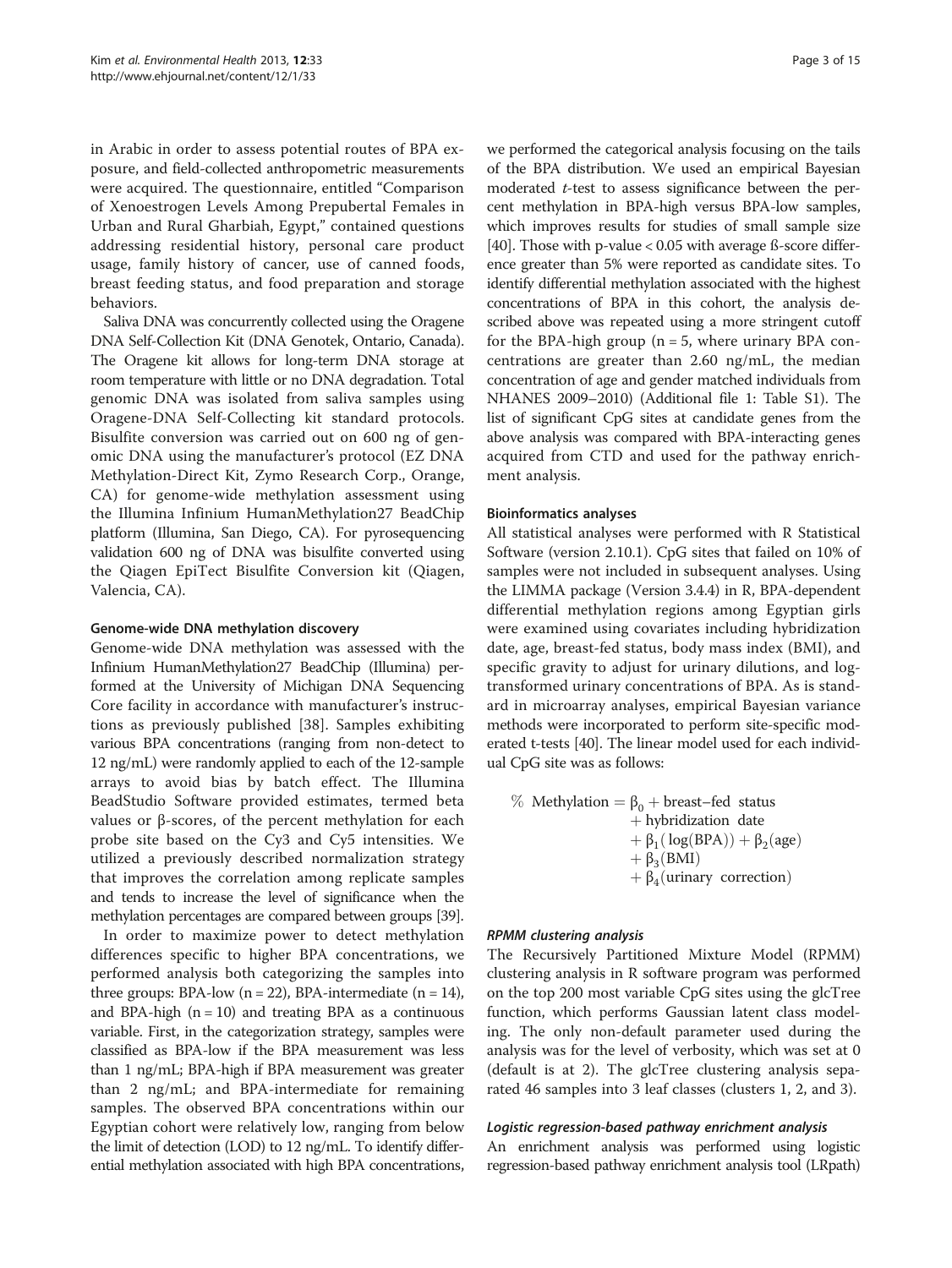available at<http://lrpath.ncibi.org> [\[41,42](#page-13-0)]. The data representing 27,543 sites generated from the R statistical analysis described above was reformatted to contain Entrez gene IDs, p-values, and fold-changes in tab-delimited text file format. Gene Ontology (GO) terms and pathway concept types were selected (Biocarta pathway, Edinburgh Human Metabolic Network (EHMN) metabolic pathway, GO biological process, cellular component, and molecular function, Kyoto Encyclopedia of Genes and Genomes (KEGG) pathway, and Panther pathway) for enrichment analysis in LRpath web-application. For both dichotomous comparison of low- versus high-BPA sample groups and the continuous linear models, LRpath was performed using the directional option with default settings, to distinguish pathways enriched with hyper- versus hypomethylated sites.

# Gene set enrichment analysis

Positional gene set enrichment analysis was performed using Gene Set Enrichment Analysis (GSEA) to determine statistical over-representation of BPA-concentration specific epigenetic marks within chromosomal cytogenic bands. The differences in average β-score of each probe  $(N =$ 27,543) between BPA-low and BPA-high groups were pre-ranked and subjected to GseaPreranked analysis tool. After collapsing features into gene symbols, a total of 14,474 genes were represented, and the enrichment among 240 cytogenic band sets were tested with default setting.

# Comparative toxicogenomics database (CTD)

The publicly available Comparative Toxicogenomics Database (CTD) combines manually curated information from peer-reviewed articles on environmental chemicals, interacting genes, and known associated health effects in human as well as in animal models [\[31](#page-13-0)-[33\]](#page-13-0). The tool allows investigators to quickly query their epigenomics-derived gene list with curated genes associated with a particular exposure or phenotypic endpoint of interest. A list of 903 BPA-interacting genes in humans was acquired using a chemical-gene interaction query using Bisphenol-A as a search term, and after mapping the list to the genes present on the BeadChip, 657 unique genes represented by 1,355 probes remained for downstream analysis.

# Validation by pyrosequencing

CpG methylation at specific loci of the biologicallyprioritized and agnostic candidates was validated by pyrosequencing using 2 ul bisulfite converted DNA. PCR and sequencing primers were designed in-house using PyroMark software are listed in Additional file [1](#page-12-0): Table S2. The PCR products were run on a 1.5% agarose gel to ensure PCR quality, correct product length, and lack of contamination. Pyrosequencing was performed

following the manufacturer's protocol on a PyroMark MD (Qiagen).

# Results

Characterization of DNA methylation across Egyptian girls High-throughput analysis of DNA methylation in a cohort of Egyptian girls was performed using the Infinium HumanMethylation27 BeadChip (Illumina) containing 27,543 CpG sites targeting 14,475 gene promoters, including > 200 cancer-related and imprinted genes and 110 microRNAs [[43-45](#page-13-0)]. To demonstrate experimental consistency in our research setting, we selected four samples with the most abundant genomic DNA and profiled them on the bead array in duplicate. All duplicates were shown to be highly correlated with a median correlation coefficient value of 0.98 (data not shown).

We evaluated the overall distribution of the β-score, which indicates the level of methylation at CpG sites (Figure [1](#page-4-0)A). Among the 27,543 probes present in all 46 samples with a significant p-value ( $p < 0.05$ ), 19,985 (73%) probes were located within annotated CpG islands, while the remaining 7,558 (27%) probes were not. More than half of the probes (average  $n = 11,700$  with s.d. of 1,786) located within CpG islands had a β-score less than 0.05 showing highly shifted distribution (Figure [1](#page-4-0)B). Probes located outside of CpG islands displayed skewed bimodal distributions of β-scores (Figure [1C](#page-4-0)). The secondary peak observed on the long right tail of the distribution in Figure [1](#page-4-0)A is likely associated with probes from CpG island depleted regions.

# Urinary BPA concentration affects CpG methylation profiles

As described previously, urinary BPA concentrations and variability were low in the Egyptian girls cohort compared to age-matched females in the United States as reported in 2009–2010 National Health and Nutrition Examination Survey (NHANES) [\[27](#page-13-0)]. Concentrations of urinary BPA in Egyptian girls ranged from below the limit of detection  $(LOD = 0.4$  ng/ml) to 12 ng/mL (total median unadjusted: 0.70 ng/mL) compared to age-matched American girls ranging from below the LOD to 16.1 ng/mL (median unadjusted: 2.60 ng/mL). Comparing samples with BPAlow and BPA-high concentrations as a dichotomous trait resulted in 1,439 differentially methylated sites (Figure [2A](#page-4-0)) with p-value less than 0.05 and 171 sites with a p-value less than 0.01, compared to 190 differentially methylated sites by age and 444 differentially methylated sites by BMI. The overall difference in average β-score between the two BPA exposure groups was not significant (0.177 vs. 0.180); however, when we limited the analysis to those sites that are differentially methylated, there were a greater number of hypo- (178 with at least 5% change in β-score) compared to hyper-methylated (54 with at least 5% change in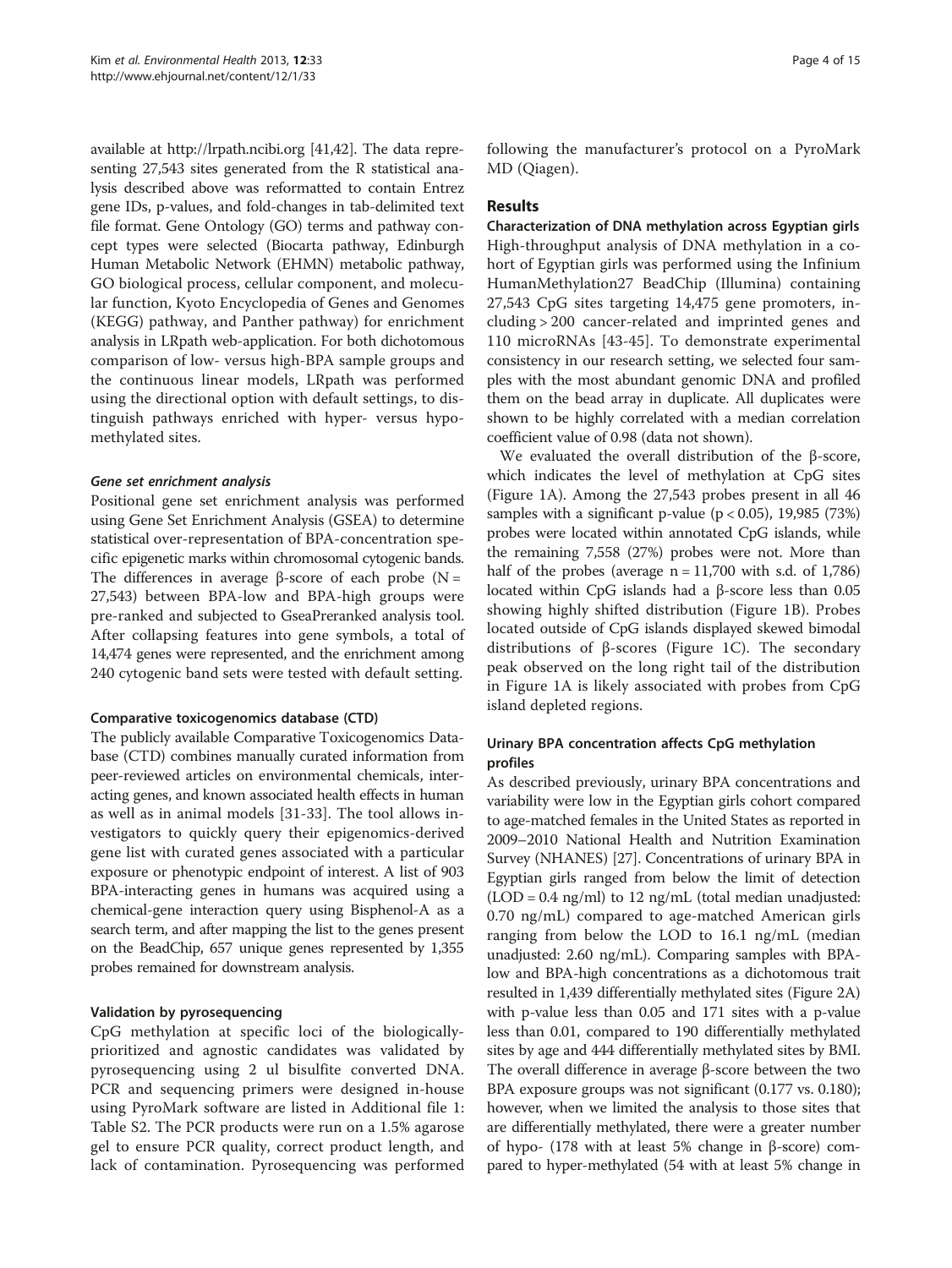<span id="page-4-0"></span>

β-score) sites in the BPA-high group compared to the BPA-low group (Additional file [2:](#page-12-0) Figure S1). The top 57 agnostic candidate genes with average β-score difference greater than 5% (ranges from −0.11 to 0.12) and a p-value < 0.05 are listed in Additional file [1:](#page-12-0) Table S3.

examined the patterns of differential methylation using the top 200 most variable CpG sites (Figure [3\)](#page-5-0). The resulting cluster was divided into 3 major leaf nodes: clusters 1, 2, and 3. Cluster 1 displayed a hypomethyation signature, and more than half of BPA-high samples were in this cluster (Figure [3A](#page-5-0) and B). While the least number of BPA-high samples were categorized into the cluster 2, it

Using Recursively Partitioned Mixture Model (RPMM) clustering analysis within the R software program, we

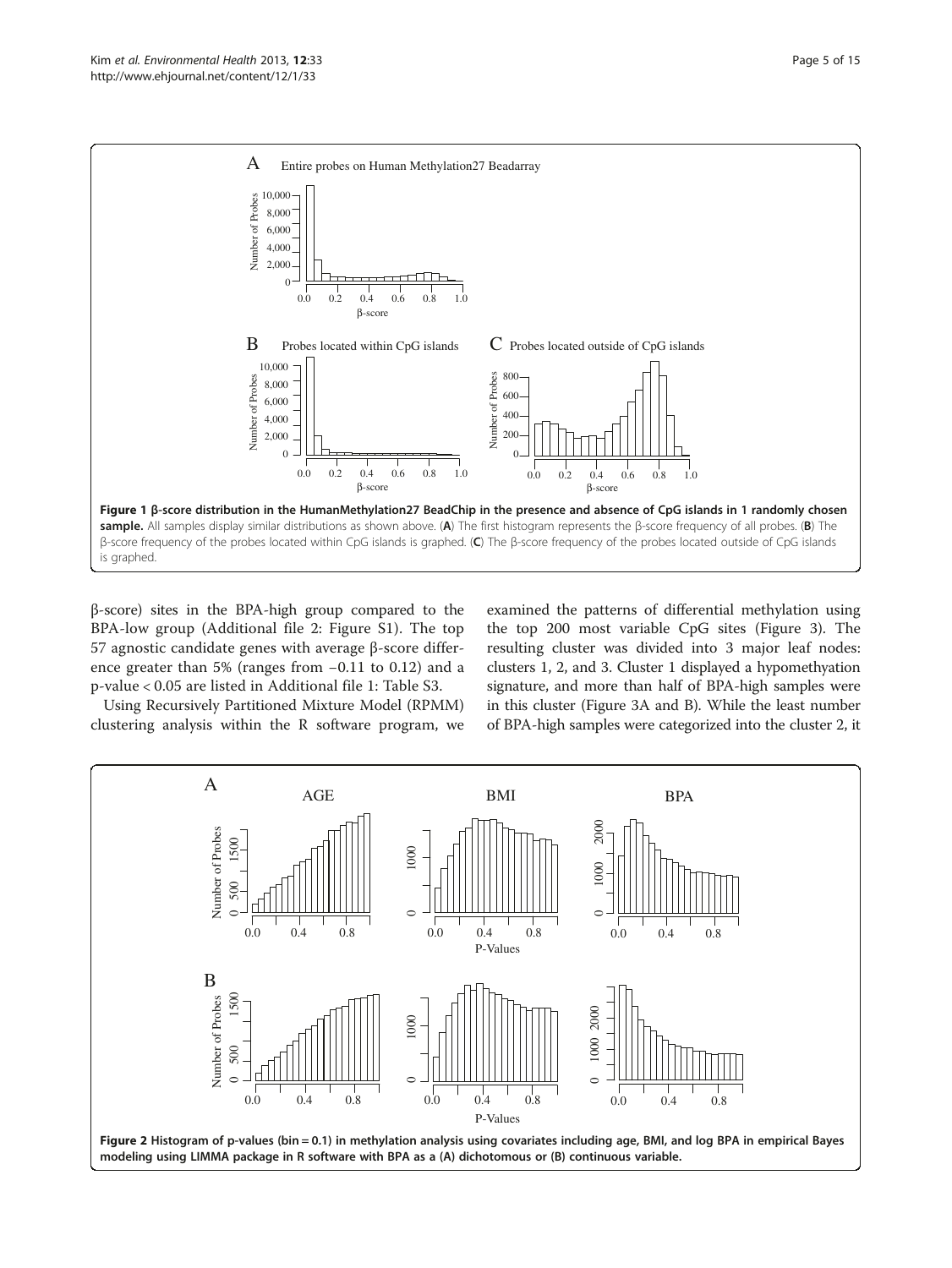<span id="page-5-0"></span>

contained the greatest number of BPA-low and -intermediate samples. In general, BPA-low and -intermediate samples showed similar methylation profiles in all resulting leaves, indicating similarity in CpG methylation between these two groups. Lastly, cluster 3, which exhibited a high methylation signature was evenly composed of samples from all three groups (Figure 3). The tree plot of mean-centered β-scores of these top 200 most variable CpG sites is provided in Additional file [2](#page-12-0): Figure S2.

An enrichment analysis on the dichotomous model candidate sites was performed using LRpath with resulting p-value output from R statistical analysis [[42](#page-13-0)]. Highly enriched GO molecular functions included various receptor and receptor binding activities of G-protein-coupled receptor (p-value < 1.91e-5 and FDR < 2.00e-3), chemokine (p-value < 2.48e-5 and FDR < 2.02e-3), G-protein chemoattractant, and other sensory-related receptors (Table [1](#page-6-0) and Additional file [1:](#page-12-0) Table S4). The cytokine-related concepts were further supported by a top-ranked related KEGG pathway concept (p-value < 3.06e-6 and FDR < 5.69e-4). Other top KEGG pathways were involved with metabolism and biosynthesis activities (Additional file [1:](#page-12-0) Table S4), and GO terms were enriched with immune and inflammatory responses. Interestingly, these concepts were enriched among the hypomethylated gene sets, indicating possible induced activity with higher BPA concentrations. The enrichment analysis using a stringent BPA-high group ( $N = 5$ ), whose BPA measurements were above the mean of age-matched American girls, yielded similar findings, with immune-related and metabolic concepts enriched among hypomethylated genes.

As a second approach, modeling BPA as a continuous linear model utilizing all 46 samples identified 3,042 differentially methylated sites with a p-value < 0.05 and 523 sites with a p-value < 0.01 (Figure [2B](#page-4-0) and Additional file [1](#page-12-0): Table S3). Seventy-six percent of the continuous model sites overlap with the initial categorical modeling hits. We uploaded significant CpG sites from the continuous approach to LRpath for gene set enrichment testing, and observed a high resemblance between dichotomous and continuous LRpath pathways. For example, highly enriched GO molecular functions and pathways included receptor binding activities such as G-protein, chemokine, and sensory-related, as well as immune, and inflammatory responses (Table [1](#page-6-0) and Additional file [1](#page-12-0): Table S4). Significantly enriched GO and pathway terms among hypermethylated sites were ribosome-related, such as structural constituent of ribosome, rRNA metabolic process, rRNA processing, and ribosome biogenesis and assembly. On the other hand, enriched concepts among hypomethylated sites included metabolite concepts such as progesterone (p-value < 2.25e-7 and FDR < 1.04e-4), testosterone (p-value < 5.41e-7 and FDR < 1.25e-4), and estradiol-17beta (p-value < 2.25e-6 and FDR < 2.59e-4).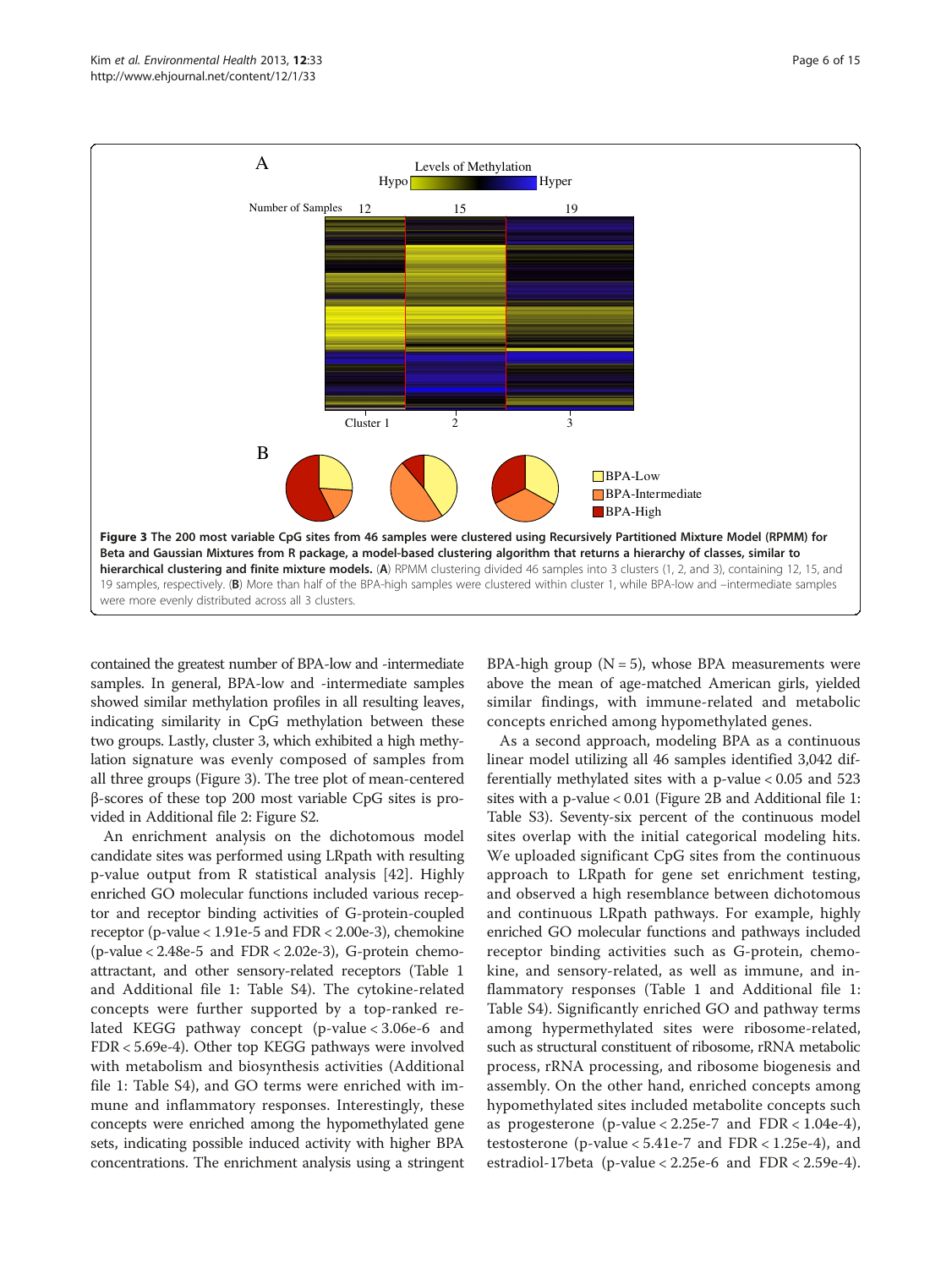| Dichotomous model - pathway (FDR <0.2, P-value <0.02) |                                              |                |             |                                                                                                                                                                                                                                                                                                                                                                                                                       |                                                                                                                                                                                            |                                                                                                                                                                                                 |  |  |  |
|-------------------------------------------------------|----------------------------------------------|----------------|-------------|-----------------------------------------------------------------------------------------------------------------------------------------------------------------------------------------------------------------------------------------------------------------------------------------------------------------------------------------------------------------------------------------------------------------------|--------------------------------------------------------------------------------------------------------------------------------------------------------------------------------------------|-------------------------------------------------------------------------------------------------------------------------------------------------------------------------------------------------|--|--|--|
| Concept type                                          | #Genes                                       |                |             | P-Value                                                                                                                                                                                                                                                                                                                                                                                                               |                                                                                                                                                                                            | <b>FDR</b> Enriched                                                                                                                                                                             |  |  |  |
| KEGG Pathway                                          | 229                                          |                |             | 3.06E-06                                                                                                                                                                                                                                                                                                                                                                                                              | 5.69E-04                                                                                                                                                                                   | Down                                                                                                                                                                                            |  |  |  |
| KEGG Pathway                                          | 61                                           |                |             |                                                                                                                                                                                                                                                                                                                                                                                                                       |                                                                                                                                                                                            | Down                                                                                                                                                                                            |  |  |  |
| EHMN Pathway<br>Gene                                  | 25                                           |                |             |                                                                                                                                                                                                                                                                                                                                                                                                                       |                                                                                                                                                                                            | Down                                                                                                                                                                                            |  |  |  |
| KEGG Pathway                                          | 44                                           |                |             |                                                                                                                                                                                                                                                                                                                                                                                                                       |                                                                                                                                                                                            | Up                                                                                                                                                                                              |  |  |  |
| EHMN Pathway<br>Gene                                  | 21                                           |                |             |                                                                                                                                                                                                                                                                                                                                                                                                                       | 0.0333191                                                                                                                                                                                  | Down                                                                                                                                                                                            |  |  |  |
| KEGG Pathway                                          | 101                                          |                |             | 0.004079267                                                                                                                                                                                                                                                                                                                                                                                                           | 0.176257686                                                                                                                                                                                | Up                                                                                                                                                                                              |  |  |  |
| <b>KEGG Pathway</b>                                   | 12                                           | $-0.42731737$  | 0.07025597  | 0.00473811                                                                                                                                                                                                                                                                                                                                                                                                            | 0.176257686                                                                                                                                                                                | Down                                                                                                                                                                                            |  |  |  |
| KEGG Pathway                                          | 21                                           | 0.442939628    | 15.68486443 | 0.006686061                                                                                                                                                                                                                                                                                                                                                                                                           | 0.18372292                                                                                                                                                                                 | Up                                                                                                                                                                                              |  |  |  |
| KEGG Pathway                                          | 59                                           |                |             |                                                                                                                                                                                                                                                                                                                                                                                                                       | 0.18372292                                                                                                                                                                                 | Up                                                                                                                                                                                              |  |  |  |
| <b>KEGG Pathway</b>                                   |                                              |                |             |                                                                                                                                                                                                                                                                                                                                                                                                                       | 0.188057588                                                                                                                                                                                | Down                                                                                                                                                                                            |  |  |  |
|                                                       |                                              |                |             |                                                                                                                                                                                                                                                                                                                                                                                                                       |                                                                                                                                                                                            |                                                                                                                                                                                                 |  |  |  |
| Concept type                                          | #Genes                                       |                |             | P-value                                                                                                                                                                                                                                                                                                                                                                                                               |                                                                                                                                                                                            | <b>FDR</b> Enriched                                                                                                                                                                             |  |  |  |
| GO Biological<br>Process                              |                                              |                |             | 7.22E-08                                                                                                                                                                                                                                                                                                                                                                                                              | 2.83E-05                                                                                                                                                                                   | Down                                                                                                                                                                                            |  |  |  |
| GO Biological<br>Process                              | 130                                          |                | 0.184220938 | 1.69E-07                                                                                                                                                                                                                                                                                                                                                                                                              | 4.41E-05                                                                                                                                                                                   | Down                                                                                                                                                                                            |  |  |  |
| GO Biological<br>Process                              | 81                                           |                |             | 2.59E-07                                                                                                                                                                                                                                                                                                                                                                                                              | 5.80E-05                                                                                                                                                                                   | Down                                                                                                                                                                                            |  |  |  |
| GO Biological<br>Process                              | 85                                           |                |             | 4.72E-07                                                                                                                                                                                                                                                                                                                                                                                                              | 8.22E-05                                                                                                                                                                                   | Down                                                                                                                                                                                            |  |  |  |
| GO Biological<br>Process                              | 161                                          |                |             | 5.25E-07                                                                                                                                                                                                                                                                                                                                                                                                              | 8.23E-05                                                                                                                                                                                   | Up                                                                                                                                                                                              |  |  |  |
| GO Biological<br>Process                              | 18                                           | $-0.534094322$ | 0.03618224  | 2.19E-06                                                                                                                                                                                                                                                                                                                                                                                                              | 3.12E-04                                                                                                                                                                                   | Down                                                                                                                                                                                            |  |  |  |
| GO Molecular<br>Function                              | 69                                           |                |             |                                                                                                                                                                                                                                                                                                                                                                                                                       |                                                                                                                                                                                            | Down                                                                                                                                                                                            |  |  |  |
| GO Molecular<br>Function                              | 26                                           |                |             |                                                                                                                                                                                                                                                                                                                                                                                                                       |                                                                                                                                                                                            | Down                                                                                                                                                                                            |  |  |  |
| GO Biological<br>Process                              |                                              |                |             |                                                                                                                                                                                                                                                                                                                                                                                                                       |                                                                                                                                                                                            | Down                                                                                                                                                                                            |  |  |  |
| GO Molecular<br>Function                              |                                              |                |             |                                                                                                                                                                                                                                                                                                                                                                                                                       |                                                                                                                                                                                            | Down                                                                                                                                                                                            |  |  |  |
|                                                       | Metabolism of xenobiotics by cytochrome P450 |                | 120         | Coeff Odds ratio<br>$-0.200253028$ 0.288086617<br>-0.287221818 0.167801921<br>$-0.428286702$ 0.069834019<br>0.206370232 3.605679051<br>Coeff Odds ratio<br>$-0.288785876$ 0.166178787<br>$-0.27220051$<br>$-0.326598184$ 0.131377584<br>$-0.314243619$ 0.141861941<br>0.282212002 5.776725456<br>$-0.298251857$ 0.156684914<br>-0.431856927 0.068301636<br>56 -0.318324204 0.138309662<br>73 -0.285841884 0.169247136 | -0.40681778 0.079801493 0.001359963<br>0.255415299 4.890555948 0.006914303<br>116 -0.157029295 0.376862256 0.008222671<br>Dichotomous model - GO (FDR <0.01, P-value <5e-4, Odds ratio >5) | 1.58E-04 0.014739788<br>3.14E-04 0.015401391<br>0.359631955 9.346216996 0.001289861 0.079971357<br>1.91E-05 0.001995771<br>2.48E-05 0.002021324<br>2.90E-05 0.002387889<br>2.90E-05 0.002021324 |  |  |  |

# <span id="page-6-0"></span>Table 1 LRpath analysis reveals that cytokine and hormone activity, immune response, and metabolic processes among the top enriched concepts within differentially methylated genes

| Continuous model - pathway (FDR <0.2, P-value <0.02) |                      |        |                |             |              |              |                     |
|------------------------------------------------------|----------------------|--------|----------------|-------------|--------------|--------------|---------------------|
| Name                                                 | Concept type         | #Genes | Coeff          | Odds ratio  | P-Value      |              | <b>FDR</b> Enriched |
| Cytokine-cytokine receptor interation                | KEGG Pathway         | 229    | $-0.205604496$ | 0.278663207 | 9.68E-09     | 1.80E-06     | Down                |
| Metabolism of xenobiotics by cytochrome P450         | KEGG Pathway         | 61     | $-0.2927432$   | 0.162141761 | 4.33E-06     | $4.03F - 04$ | Down                |
| Complement and coagulation cascades                  | KEGG Pathway         | 66     | 0.25256689     | 0.208127535 | 5.11E-05     | 0.003167145  | Down                |
| Plaminogen activating cascade                        | Panther Pathway      | 13     | $-0.497645229$ | 0.045380623 | $6.32F-05$   | 0.114613557  | Down                |
| Cytokines and Inflammatory Response                  | Biocarta Pathway     | 29     | $-0.33471697$  | 0.124913374 | 195F-04      | 0.035217055  | Down                |
| Ribosome                                             | KEGG Pathway         | 59     | 0.287062223    | 5.953499593 | $2.21F - 04$ | 0.010264183  | Up                  |
| Vitamin A (retinol) metabolism                       | EHMN Pathway<br>Gene | 25     | $-0.385600917$ | 0.091048898 | 2.51E-04     | 0.012317017  | Down                |
| Autoimmune thyroid disease                           | KEGG Pathway         | 47     | $-0.26174305$  | 0.196590877 | 3.38F-04     | 0.012575822  | Down                |
| Oxidative phosphorylation                            | KEGG Pathway         | 101    | 0.209255664    | 3.670918657 | 4.30E-04     | 0.013316379  | Up                  |
| Asthma                                               | KEGG Pathway         | 26     | $-0.321259111$ | 0.135809858 | 6.79E-04     | 0.015209508  | Down                |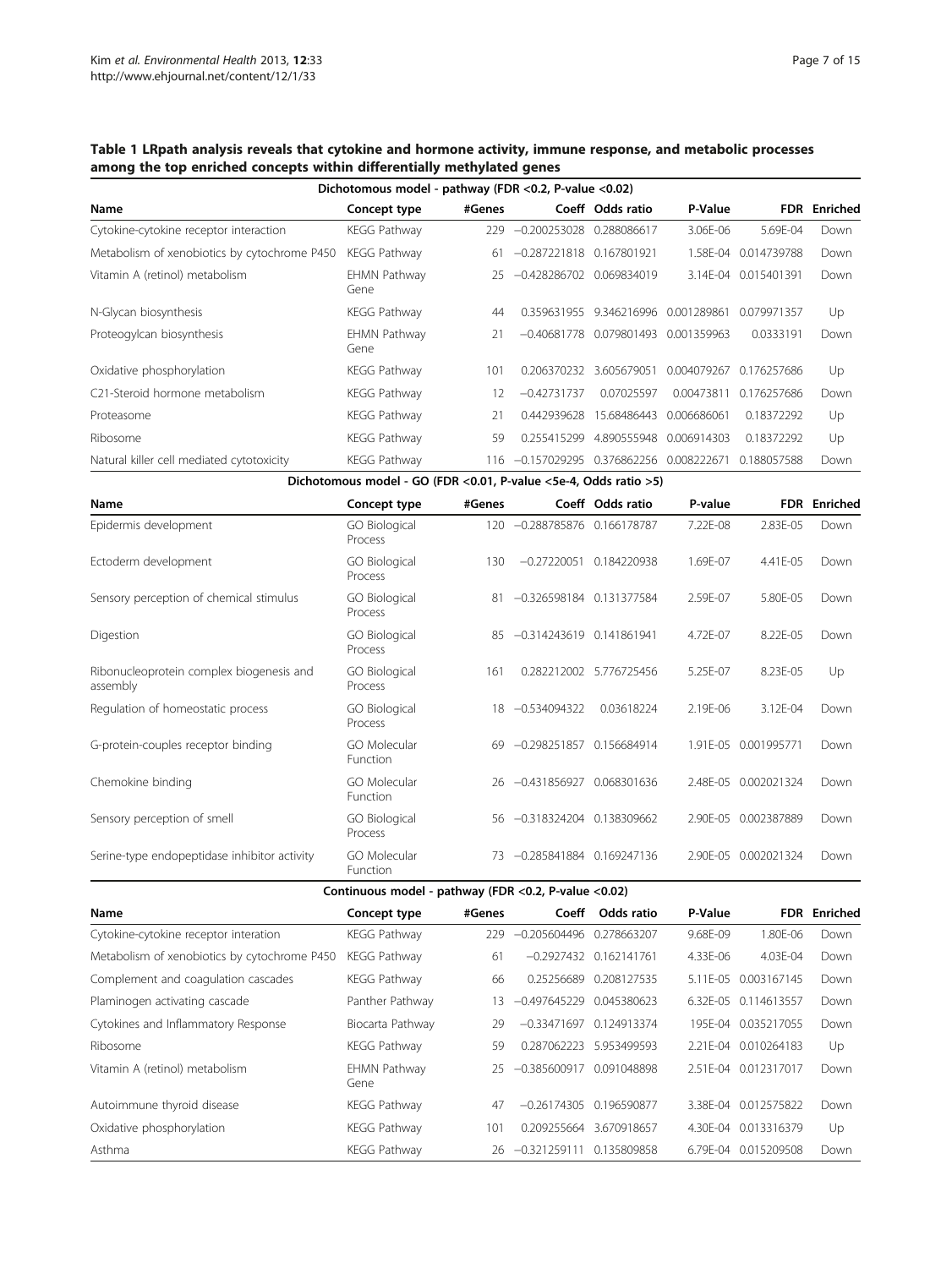| Continuous model - GO (FDR <0.01, P-value <5e-4, Odds ratio >5) |                                 |        |                             |                           |          |          |                     |  |
|-----------------------------------------------------------------|---------------------------------|--------|-----------------------------|---------------------------|----------|----------|---------------------|--|
| Name                                                            | Concept type                    | #Genes | Coeff                       | Odds ratio                | P-Value  |          | <b>FDR</b> Enriched |  |
| Sensory perception of chemical stimulus                         | GO Biological<br>Process        |        | 81 -0.378994195 0.094865006 |                           | 8.35E-14 | 6.54E-11 | Down                |  |
| Digestion                                                       | GO Biological<br>Process        |        | 85 -0.332578826 0.126584265 |                           | 6.03E-11 | 2.10E-08 | Down                |  |
| Epidermis development                                           | GO Biological<br>Process        |        | 120 -0.281910372            | 0.17343325                | 2.06E-10 | 5.38E-08 | Down                |  |
| Ectoderm development                                            | GO Biological<br>Process        | 130    |                             | $-0.26538019$ 0.192197099 | 7.20E-10 | 1.34E-07 | Down                |  |
| Sensory perception of smell                                     | GO Biological<br>Process        |        | 56 -0.372825845             | 0.09857215                | 7.72E-10 | 1.34E-07 | Down                |  |
| Acute inflammatory response                                     | GO Biological<br>Process        | 69.    | $-0.321398071$              | 0.135692626               | 1.28E-08 | 1.55E-06 | Down                |  |
| Serine-type endopeptidase inhibitor activity                    | GO Molecular<br>Function        | 73     | -0.304550109 0.150670556    |                           | 3.09E-08 | 2.71E-06 | Down                |  |
| olfactory receptor activity                                     | GO Molecular<br><b>Function</b> |        | 42 -0.377710874 0.095624611 |                           | 3.89E-08 | 2.71E-06 | Down                |  |
| Immunoglobulin mediated immune response                         | GO Biological<br>Process        |        | 50 -0.352071918             | 0.11214204                | 5.47F-08 | 5.72E-06 | Down                |  |
| B cell mediated immunity                                        | GO Biological<br>Process        | 51     | $-0.34665743$ 0.115979703   |                           | 7.23E-08 | 7.08E-06 | Down                |  |
|                                                                 | Continuous model - metabolite   |        |                             |                           |          |          |                     |  |
| Progesterone                                                    | Metabolite                      |        | 34 -0.456431331             | 0.058628061               | 2.25E-07 | 1.04E-04 | Down                |  |
| Testerone                                                       | Metabolite                      | 53     | $-0.364806957$              | 0.103608877               | 5.41E-07 | 1.25E-04 | Down                |  |
| Trichloroethanol                                                | Metabolite                      |        | 46 -0.365998732 0.102844341 |                           | 2.20E-06 | 2.59E-04 | Down                |  |
| Estradiol-17beta                                                | Metabolite                      |        | 47 -0.362340859 0.105208999 |                           | 2.25E-06 | 2.59E-04 | Down                |  |
|                                                                 |                                 |        |                             |                           |          |          |                     |  |

Table 1 LRpath analysis reveals that cytokine and hormone activity, immune response, and metabolic processes among the top enriched concepts within differentially methylated genes (Continued)

This table depicts the top 10 GO and pathway concepts in both the dichotomous and continuous analyses.

The ratio of the odds of an event was 17, 9.6, and 9.5 respectively.

# Higher BPA concentration is associated with hypomethylation of X-chromosome CpG sites

Using the dichotomous categorical model, we investigated the chromosomal location of the differentially methylated CpG sites. The differences in mean β-score of each probe between BPA-low and BPA-high groups were pre-ranked and subjected to the GseaPreranked analysis [[46\]](#page-13-0). Several cytogenic regions on chromosome X, including both the p and q arms (Xq21, Xp11, Xq24, etc.) were significantly enriched (p-value < 0.05) with hypomethylated probes in BPA-high vs. BPA-low samples (Figure [4](#page-8-0) and Additional file [1:](#page-12-0) Table S5). No regions from chromosome X were enriched with hypermethylated genes in BPA-high vs. BPA-low groups, and none of the autosomes were significantly enriched in either direction. Chromosome X enrichment is also observed, even when BPA-intermediate group is added to the analysis and combined with the BPA-low group (data not shown). However, when the BPA-intermediate group is combined with BPA-high group to be tested against BPA-low group, the enrichment within chromosome X is no longer significant.

# Imprinted gene methylation is not broadly affected by BPA concentrations

The methylation patterns observed in differentially methylated regions (DMRs) of imprinted regions in the human genome play an important role in parent-of-origin monoallelic gene expression. We compared the methylation level of imprinted genes obtained from the catalogue of parent-of-origin effects ([http://igc.otago.ac.nz/](http://igc.otago.ac.nz/home.html) [home.html\)](http://igc.otago.ac.nz/home.html). The methylation differences of 34 unique imprinted genes measured by 233 probes on BeadChip in BPA-low and BPA-high samples were evaluated, and none were found to be differentially methylated by BPA exposure group (Additional file [2:](#page-12-0) Figure S3A) among Egyptian pre-adolescent girls, with the exception of Necdin (NDN). Among six probes (999, 776, 80, and 77 bps downstream, and 308 and 170 bps upstream of TSS) targeting the promoter of NDN, one CpG site (308 bp upstream from TSS) was significantly less methylated in BPA-high samples (p-value < 0.02) with average methylation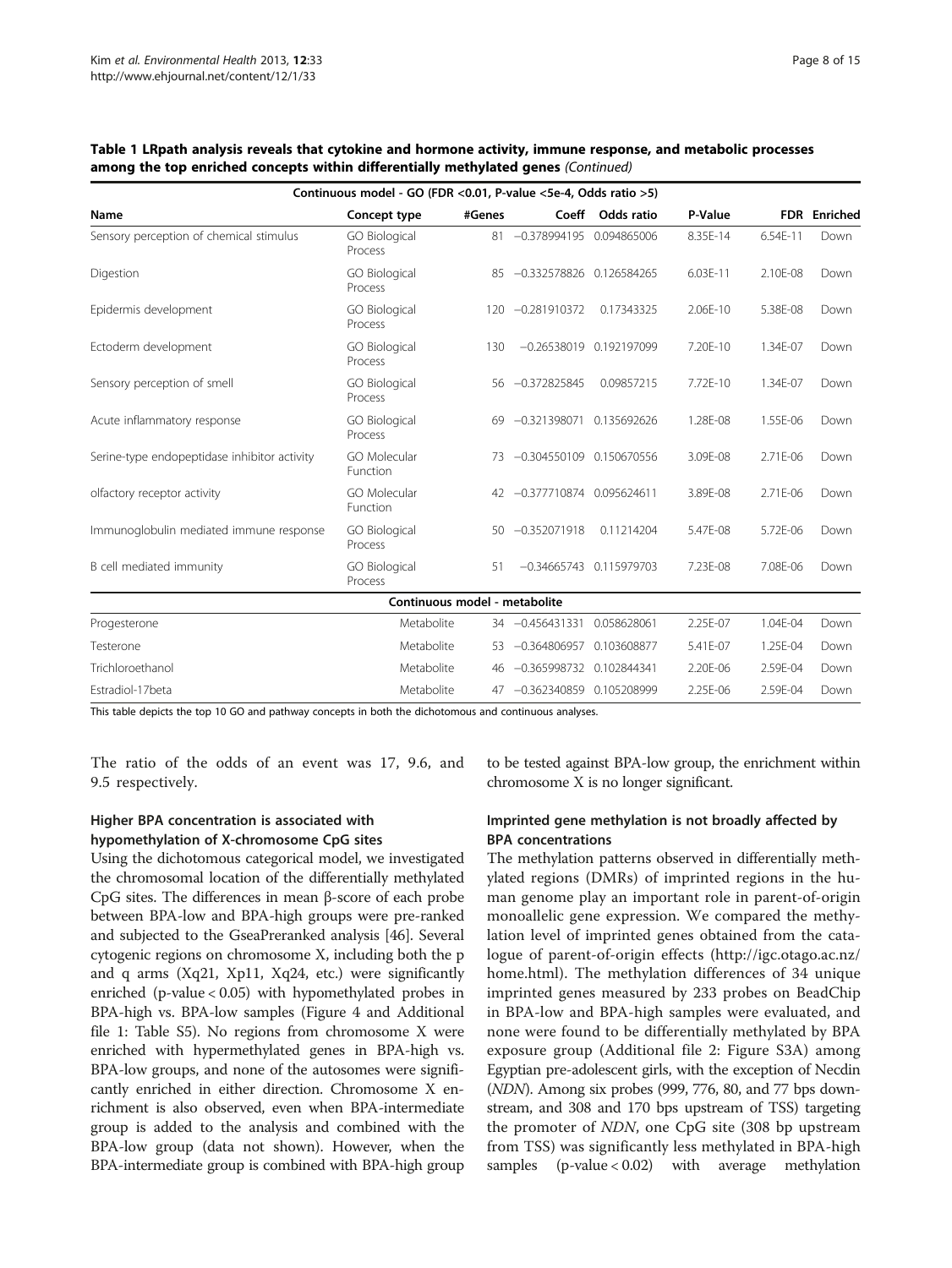<span id="page-8-0"></span>

difference greater than 5% (Additional file [2:](#page-12-0) Figure S3B). Neighboring CpG sites (77 bp downstream and 170 bp upstream of TSS) were not differentially methylated.

# Differential methylation is associated with known BPAinteraction genes

The publicly available Comparative Toxicogenomics Database (CTD) provides manually curated information on environmental chemicals, interacting genes, and associated health effects in human as well as animal models [[31-33\]](#page-13-0). A list of 903 genes in humans whose expression levels are known to be affected by BPA was acquired using a chemical-gene interaction query, yielding 333 genes with increased and 257 genes with decreased level of expression upon BPA exposure. The directionality of the expression changes in remaining 313 genes was not available. A total of 657 unique genes (from 1,355 probes) from this list were represented on the BeadChip, and the methylation levels were compared to identify "biologicallyprioritized" candidate genes with previously characterized altered expression by the CTD. Overall, 293 out of 1,355 sites (21.6%) were differentially methylated (p-value < 0.05) with BPA exposure in either the dichotomous or continuous model described in the [Methods](#page-1-0). The top biologicallyprioritized candidates with an average β-score difference more than 5% are shown in Figure [5](#page-9-0) and Additional file [1](#page-12-0): Table S6 (n = 35). In general, hypomethylated candidates exhibit high level β-scores (above 0.5), while hypermethylated candidates tend to have basal or low

level methylation (Figure [5\)](#page-9-0). Several hyper- and hypo-methylated genes in BPA-high compared to BPA-low samples corresponded with expression change, adhering to the general agreement that methylation and expression often exhibit inverse directionality. For example, the hypomethylated probes mapping to C11orf52, HOXA10, KIF4A, DTL, GREB1, and NCF2 were identified in CTD to have increased expression, while the hypermethylated probes mapping to NCK1, CSDA, and BRCA1 were reported by CTD to have

decreased expression with BPA exposure. The directionality of the expression change in hypomethylated genes including C6orf32, MMP10, HKDC1, SLC3A1, VGLL1, and IQCH, and hypermethylated genes including INHBE, ASPM, NRP1, ELL2, and NEDD9 was not provided in the CTD. The expression change of the hypomethylated genes, PLD1, AR, KATNA1, and CYP3A4, and the hypermethylated genes, BCL2, TK1, TRIP13, and RACGAP1, was not inversely correlated with the methylation status.

# Candidate gene validation

The high ranking CpG sites from four candidate genes, characterized as either A) agnostic based on p-value alone (BEX2 and cXorf23; Additional file [1](#page-12-0): Table S3) or B) biologically prioritized based on a previously established association with BPA (HOXA10 and DTL; Additional file [1](#page-12-0): Table S6) were validated by quantitative bisulfite pyrosequencing (Additional file [1](#page-12-0): Table S2). DTL with two CpG sites and HOXA10 with a single CpG site were run in duplicate on all samples with sufficient DNA, resulting in high correlation between replicates  $(N = 59, 100)$ including the original 46 profiled on the BeadChip). The regions encoding BEX2 with 3 CpG sites and cXorf23 with a single CpG site were each run in a single sample well due to DNA quantity limitations  $(N = 59$  including the original 46 profiled on BeadChip).

When methylation levels were compared between girls classified as BPA-low  $\langle$  -0.7 ng/mL, N = 22) to girls classified as BPA-high ( $>2$  ng/mL, N = 13), no significant differences were observed at either the agnostic or biologically prioritized CpG sites (data not shown). However, when the analysis was restricted to girls with urinary concentrations of BPA below the limit of detection  $(N = 12)$ compared to girls characterized as BPA-high ( $N = 13$ ), a decreasing, yet statistically non-significant, trend in DNA methylation in all candidate CpG sites was observed in all 4 genes (Figure [6](#page-10-0)A-D). Interestingly, further dichotomization of exposure categorization to girls with nondetectable concentrations of BPA  $(N = 12)$  and those with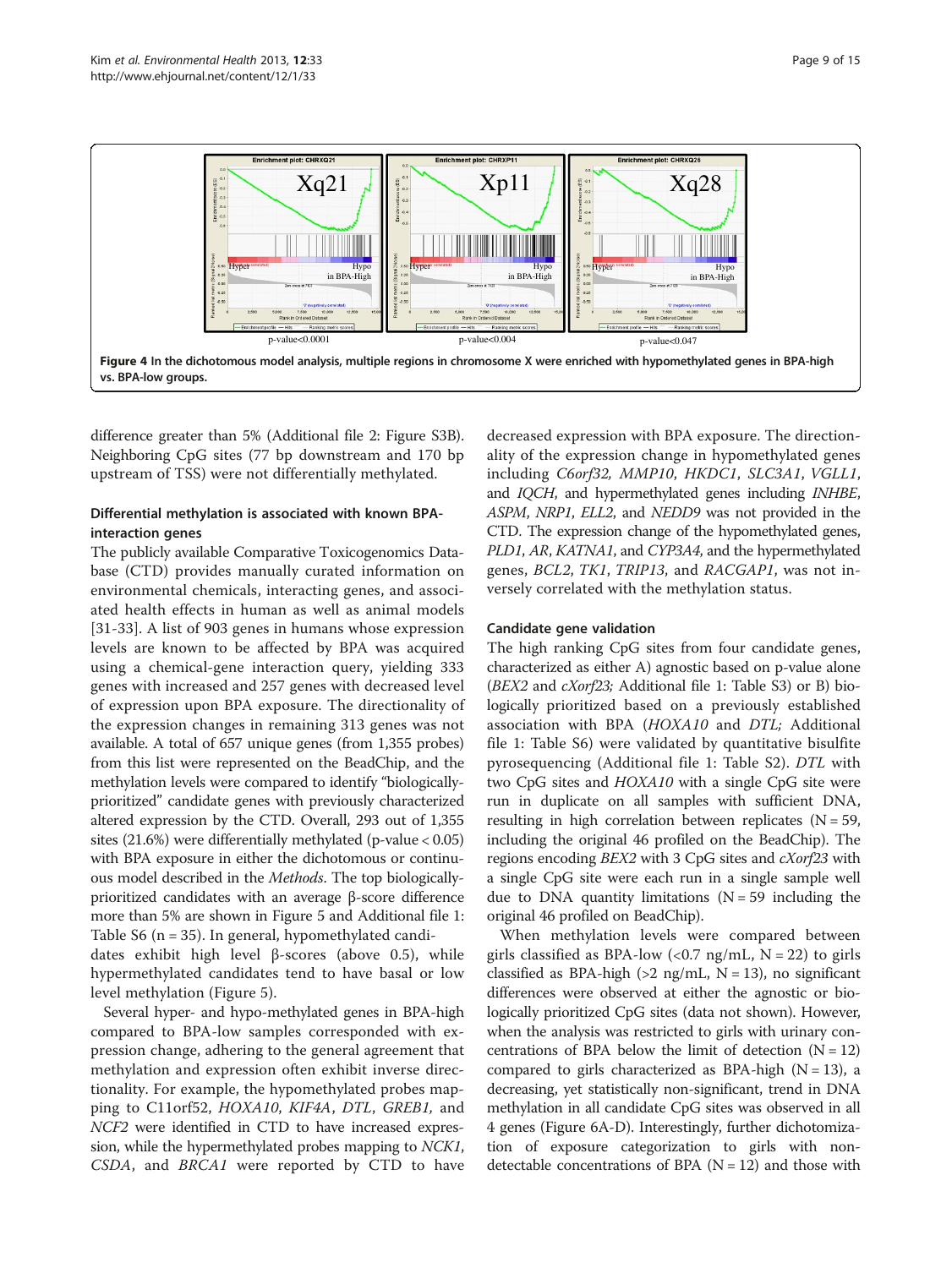BPA concentrations 2 s.d. above the mean (>4 ng/mL,  $N = 3$ ) revealed differential methylation with statistical significance (p-value <  $0.024$ ) at the *HOXA10* biologicallyprioritized candidate gene (Additional file [2](#page-12-0): Figure S4).

# **Discussion**

The effect of environmental exposures on epigenetic regulation in human populations remains poorly understood. The consequences of maternal exposure to EACs, including BPA, on the epigenetic landscape of offspring has been studied using animal models, and this includes the discovery of altered DNA methylation at candidate metastable epialleles such as CDK5 activatorbinding protein (Cabp) and viable yellow Agouti  $(A^{vy})$  alleles [\[17](#page-13-0),[19\]](#page-13-0). The effects of postnatal BPA

exposure on the human epigenome, however, remain largely unexplored. To date, the majority of environmental epidemiology studies that incorporate epigenetics have been conducted in the context of a cohort study, where both environmental exposures and epigenetic outcomes are quantified in healthy populations [[47](#page-13-0)-[49](#page-13-0)]. The majority of these studies have looked at single genes or global methylation profiles. Increasingly, epigenome-wide approaches are useful in identifying a broader constellation of epigenetic changes associated with environmental exposures [[50\]](#page-13-0). Here we measured DNA methylation levels genome-wide in 46 pre-adolescent Egyptian girls with varying concentrations of BPA exposure. The study population was homogeneous with respect to age and genetic population stratification

<span id="page-9-0"></span>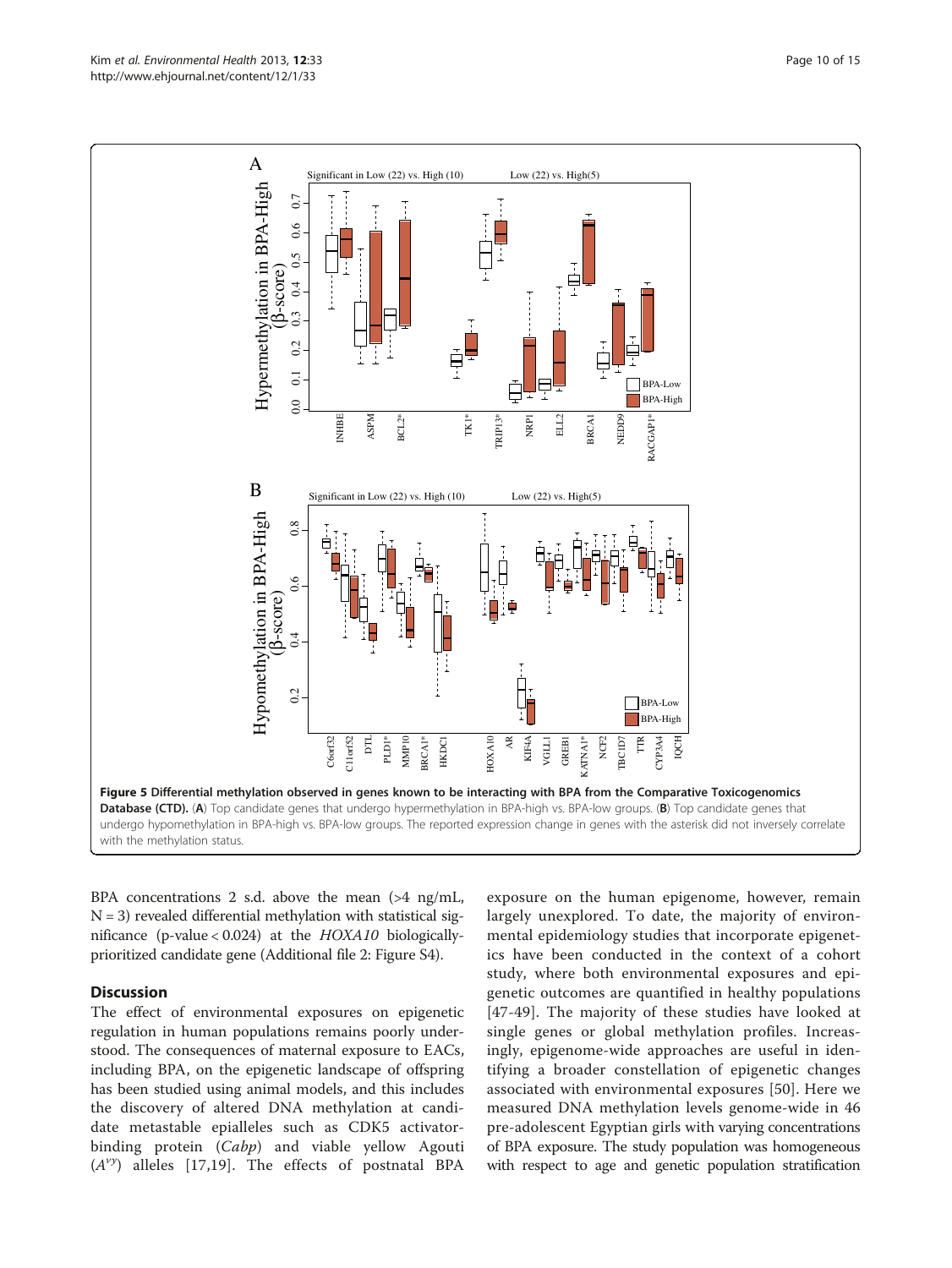was limited, thereby increasing our ability to identify exposure based methylation profiles.

While the overall levels of urinary BPA concentrations of Egyptian girls were low and less variable compared to age-matched American girls [[27](#page-13-0)], we identified several CpG sites showing differential methylation upon exposure and biological pathways of interest using a genomewide approach. This provides support for the hypothesis that even low concentrations of BPA exposure may be associated with health effects via epigenetic modification, and studies of relevant ranges of BPA exposure in human populations are warranted. These results should be interpreted cautiously as the use of spot urine for measuring BPA exposure is a limitation of our study. For example, interpersonal variation in amount of water

consumed may affect urine output. Thus, we adjusted urine BPA concentrations using specific gravity. Similarly, to reduce variability arising from exposures throughout the day, the participants provided spot urine sample during a specified time period between noon to 4 pm. Additionally, previous studies on various populations have shown that individuals are exposed to mixtures of chemicals, potentially with similar mechanisms of action as BPA, such as phthalates, pesticides, and heavy metals. Future studies using more comprehensive methods of exposure assessment, including the measurement of chemical mixtures, are warranted [[51](#page-13-0)].

Of interest, many previously identified pathways associated with BPA exposure were also identified in our analysis as top differentially methylated pathways.

<span id="page-10-0"></span>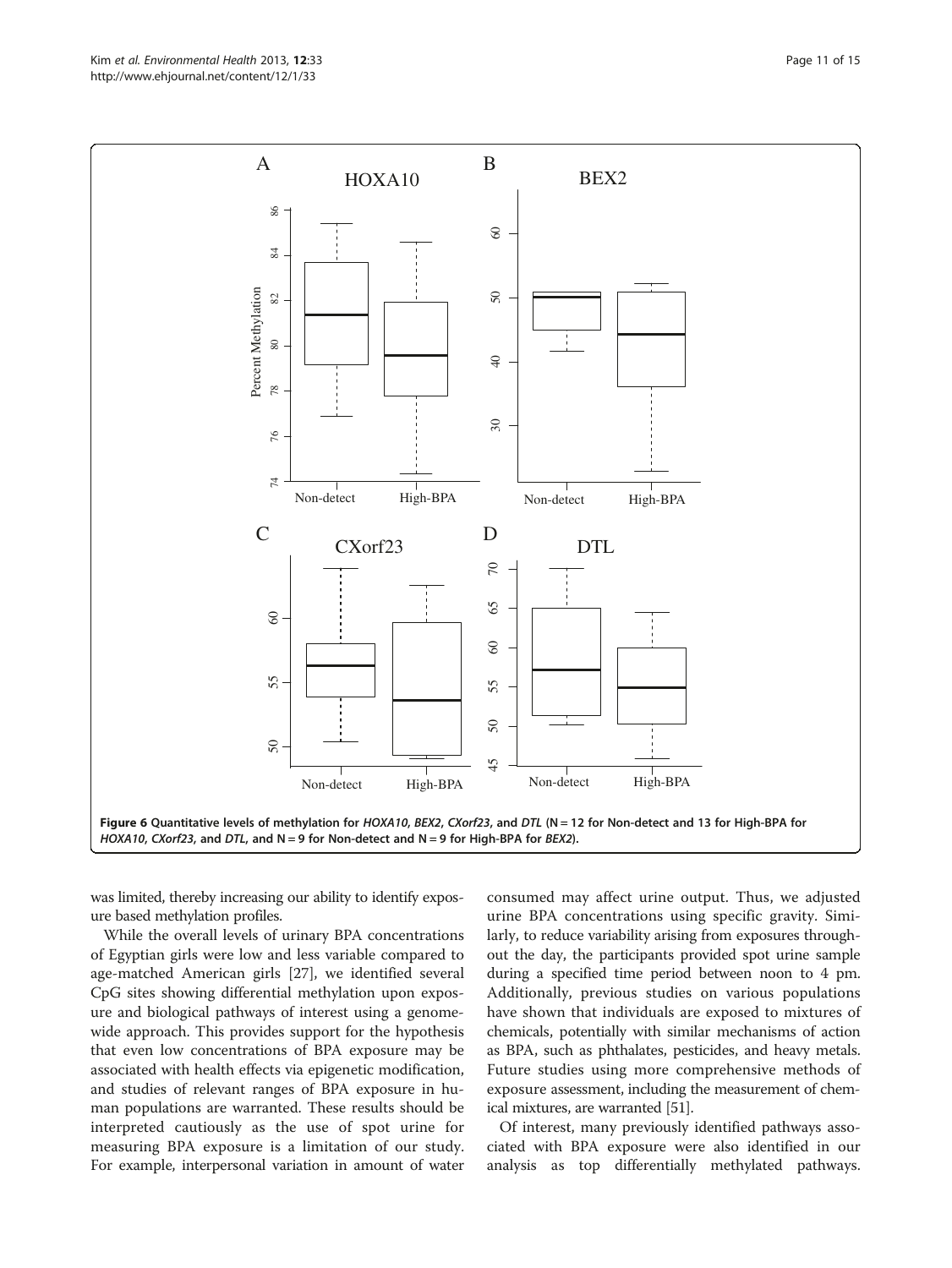LRpath enrichment analysis identified BPA-induced hypomethylation among genes involved in metabolism and steroid hormones, including progesterone, testosterone, and estradiol. BPA is one of several widely known EACs or xenoestrogens [\[52,53](#page-13-0)], and steroid hormones are known to influence metabolism and inflammation including various immune responses. As such, several immune-response concepts were enriched with hypomethylated CpG sites in girls in the BPA-high group. In previous studies, higher cytokine activity was observed in BPA-exposed rodents [[54](#page-13-0)]. In addition, the autoimmune thyroid disease pathway was significantly enriched with hypomethylated genes in girls categorized in the BPA-high group, and BPA is a known thyroid receptor antagonist [[55,56](#page-14-0)]. Genes involved in the Nglycan biosynthesis pathway were also found to be differentially methylated based on BPA exposure, supporting previous work linking BPA concentrations with insulin resistance and type II diabetes [[57\]](#page-14-0), For example, N-glycans are key players mediating cell-to-cell communication, interacting with glycan-binding proteins [[58\]](#page-14-0), and can be attached to human insulin receptor (IR) and interfere with the IR interaction with antibodies or binding proteins by masking the surface of IR dimers [[59](#page-14-0)].

Prenatal BPA exposure has been associated with altered DNA methylation and expression of imprinted genes in mouse embryos [[60,61](#page-14-0)]. A methylation analysis of oocytes from CD-1 mice perinatally exposed to 20 or 40 ug BPA/kg diet identified decreased methylation among imprinted genes, including insulin like growth factor 2 receptor (IGF2R) and paternally expressed 3 (PEG3) [[60](#page-14-0)]. When pregnant JF1 mice were exposed to 200 ug BPA/kg diet, embryos showed a 10% difference in Slc22a18 expression compared with controls [\[61](#page-14-0)]. When we examined DNA methylation of 34 imprinted genes (from 233 sites) in these subjects, BPA-associated changes were not observed in the imprinted genes, with the exception of a single CpG site in the NDN promoter (Additional file [2](#page-12-0): Figure S3B). The imprinted gene, NDN, is located within the Prader-Willi/Angelman syndrome (PWS) chromosomal region [\[62](#page-14-0)]. Loss of function of this gene has been associated with post-natal lethality [[63](#page-14-0)]; thus NDN has a critical role during development. Thus, methylation profiles at imprinted genes, while labile to nutritional and environmental influences early in development [[64-66](#page-14-0)], may remain stable and relatively resistant to environmental factors over the life course.

DNA methylation of CpG islands acting in concert with other epigenetic mechanisms, are known to be important in female mammalian X chromosome inactivation and maintenance [\[67](#page-14-0)]. As with genomic imprinting, chromosome X inactivation may thus be potentially vulnerable to the effects of environmentally-induced

epigenetic reprogramming [[68\]](#page-14-0). In our data, we observed an enrichment of hypomethylated sites on chromosome X with increasing BPA concentrations (Figure [4](#page-8-0) and Additional file [1:](#page-12-0) Table S5). One of the significantly hypomethylated cytobands in chromosome X was Xq13 (p-value < 0.02), where the X Inactivation Center (XIC) is located. The XIC is known to play a role in Xist expression, a major regulator of X inactivation. Two of the four sites validated by quantitative bisulfite pyrosequencing were CXorf23 (Xp22.12) and BEX2 (Xq22.1) from chromosome X. Although we were unable to achieve robust statistical significance as seen in the BeadChip data, we did observe a slight decrease in DNA methylation in BPA-high samples (Figure [6\)](#page-10-0). As the girls observed in our study had low urinary BPA concentrations compared to age-matched American girls [\[27\]](#page-13-0), it will be important to further evaluate the chromosome X findings in other exposed populations.

A functional validation of DNA methylation targets using gene expression was not performed in this cohort due to the unavailability of field-collected RNA. To overcome this limitation, we extracted gene expression information from multiple previously conducted studies available in CTD. The increasing wealth of data in the public arena now allows for the comparison of our genome-wide signatures with those from other studies, efficiently providing additional insight into key biologicallyrelevant pathways. When the curated genes known to interact or harbor differential expression upon BPA exposure in the CTD were compared with the list of differentially methylated genes in our study, more than 20% of BPA-associated genes were found to overlap. The biologically-prioritized candidate gene, BEX2, is associated with estrogen, cell cycle, and apoptosis pathways [[69](#page-14-0)] and over-expressed in Ishikawa cells, a welldifferentiated human endometrial adenocarcinoma cells, treated with BPA [[70\]](#page-14-0). In addition, the biologicallyprioritized candidate, HOXA10, has previously been associated with decreased DNA methylation among in utero BPA-exposed mouse samples [[71\]](#page-14-0). Altered methylation at HOXA10 was confirmed by bisulfite pyrosequencing in our Egyptian girls, despite relatively low BPA concentrations with small variation compared to US populations [[27\]](#page-13-0). Although the validation did not result in the same depth of significance as seen in the array data, it showed a clear trend toward differential methylation (Additional file [2:](#page-12-0) Figure S4). Importantly, some biologicallyprioritized candidate genes are known to target the major disease pathways, such as DNA repair, cell cycle, and development. Thus, future epigenetic epidemiology studies with increased sample size and increased exposure ranges are needed to further elucidate the consequences of genome-wide altered methylation upon BPA exposure, including BRCA1, BEX2, and HOXA10.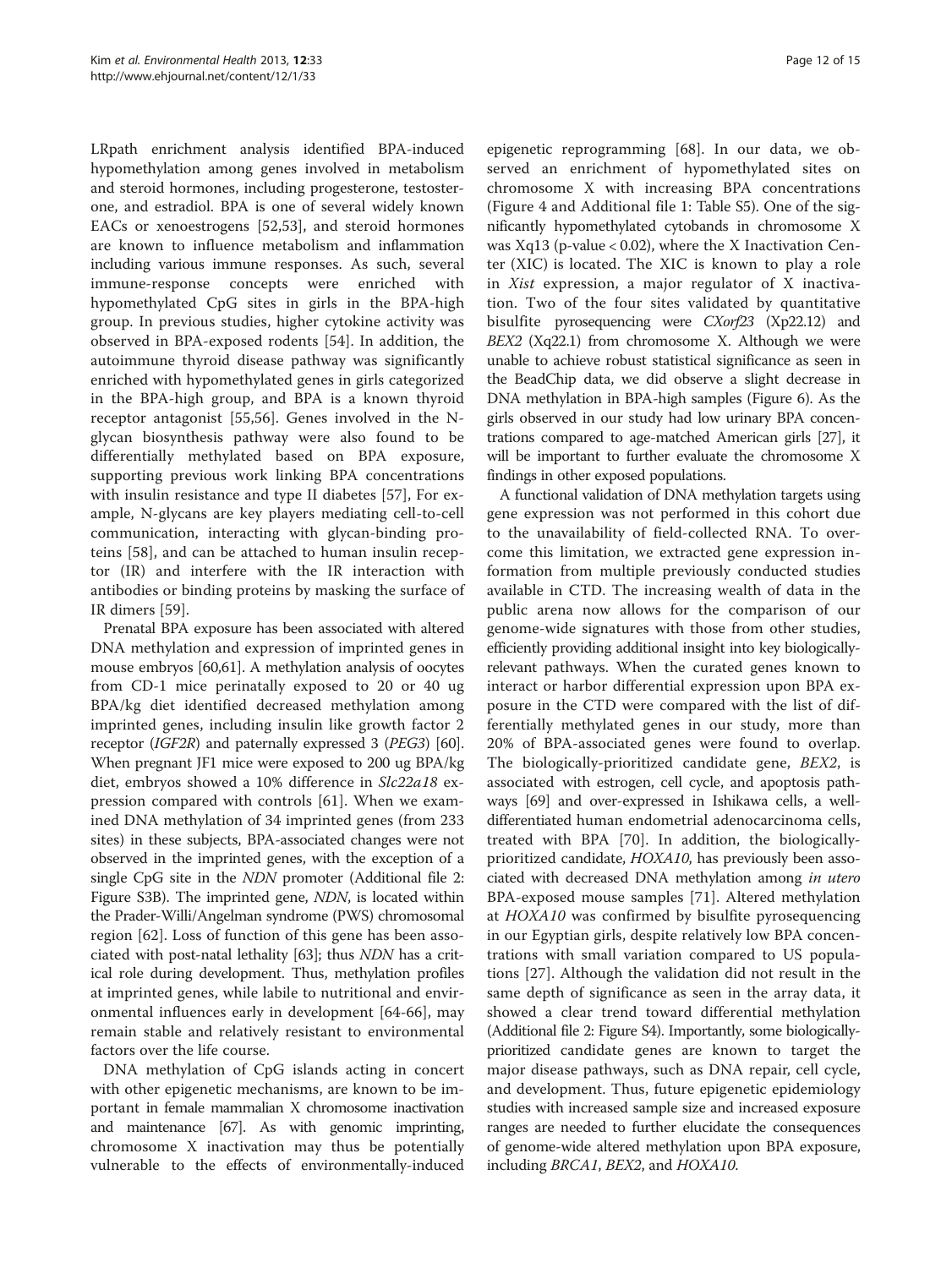# <span id="page-12-0"></span>Conclusions

BPA exposure levels in Egyptian pre-adolescent girls were relatively low with less variability compared to age-matched American girls; however, using a genome-wide methylation approach, we identified alterations in saliva DNA methylation associated with BPA concentrations. Moreover, a number of identified genes are important regulators in developmental processes and/or disease susceptibility. Pathways involved in metabolism, steroid hormone, thyroid disease, and immune response were also enriched among differentially methylated genes. The integrative analysis with data obtained from the CTD database identified candidate genes, where epigenetic modifications may be associated with concomitant transcriptomic changes observed upon BPA exposure. Although methylation is more susceptible to environmental exposures during early development, these data indicate that BPA may affect human health through specific epigenomic modification of genes in relevant pathways even throughout pre-adolescent development.

# Additional files

[Additional file 1: Table S1.](http://www.biomedcentral.com/content/supplementary/1476-069X-12-33-S1.xlsx) Distribution of urinary BPA concentration (ng/ml). Table S2. Pyrosequencing Primer sequences. S3. Candidate Genes. Table S4. Gene ontology enrichment analysis using LRpath. Table S5. Cytoband enrichment analysis using GSEA. Table S6. Differential methylation in BPA interacting genes.

[Additional file 2: Figure S1.](http://www.biomedcentral.com/content/supplementary/1476-069X-12-33-S2.docx) Average percent change in differentially methylated probes (p-value < 0.05) between BPA-low and BPA-high samples (N=1,439). Figure S2. The tree plot of mean-centered β-scores of top 200 most variable CpG sites. Figure S3. The levels of methylation observed among imprinted genes in Egyptian cohort (A) Averaged βscore of 34 unique genes from 233 probes is displayed in heatmap. Red color indicates higher levels of methylation. (B) The β-score boxplots of a CpG site located 308 bp upstream of NDN promoter from BPA-Low and BPA-High groups. Figure S4. Quantitative levels of HOXA10 methylation in the Egyptian girls cohort.

## Abbreviations

A<sup>vy</sup>: Viable yellow agouti; BPA: Bisphenol A; BMI: Body mass index; Cabp: CDK5 activator-binding protein; CTD: Comparative Toxicogenomics Database; DES: Diethylstilbestrol; DMRs: Differentially methylated regions; DOHaD: Developmental origins of health and disease; EACs: Endocrine-active compounds; EHMN: Edinburgh Human Metabolic Network; GO: Gene ontology; GSEA: Gene set enrichment analysis; IGF2: Insuline-like growth factor 2; IGF2R: Insulin like growth factor 2 receptor; IR: Insulin receptor; KEGG: Kyoto Encyclopedia of Genes and Genomes; LIMMA: Linear models for microarray data; LOD: Limit of detection; LRpath: Logistic regression based pathway analysis tool; NDN: Necdin; NHANES: National Health and Nutrition Examination Survey; Pde4d4: Phosphodiesterase type 4 variant 4; PEG3: Paternally expressed 3; PWS: Prader-Willi/Angelman Syndrome; RPMM: Recursively partitioned mixture model.

### Competing interests

The authors declare that they have no competing interests.

## Authors' contributions

AH, ASS, DCD, IAS, and LSR conceived of this project and designed the study protocols. AH, ASS, and IAS supervised and conducted field collection, including subject recruitment. AMC was responsible for laboratory analysis of BPA. JHK, MSN, and MAS performed statistical analysis. JHK, JAC, and CW carried out pyrosequencing analysis. JHK, DCD, and LSR drafted the

manuscript, and all authors edited and approved the final draft of the manuscript.

## Acknowledgements

This work was supported by the University of Michigan NIEHS Center of excellence P30 ES017885 and by NIH grant ES017524. Support for CW, JAC, and MSN was provided by NIEHS Institutional Training Grant T32 ES007062. Support for JAC was also provided by NHGRI Institutional Training Grant T32 HG00040. We would like to acknowledge Dr. Antonia Calafat and her team at the National Center for Environmental Health, Centers for Disease Control and Prevention, Atlanta, GA for their part in the analysis of BPA concentrations. We would also like to acknowledge Ms. Stacy Endres for her effort in part of the data collection in Egypt and the Cancer Epidemiology Education in Special Population Program Grant R25 CA112383. The authors have no conflicts of interest and declare no competing financial interests.

## Author details

<sup>1</sup>Department of Environmental Health Sciences, School of Public Health University of Michigan, Ann Arbor, MI, USA. <sup>2</sup> Department of Otolaryngology, University of Michigan, Ann ArborMI, USA. <sup>3</sup>Department of Epidemiology University of Nebraska Medical Center, Nebraska, USA. <sup>4</sup> Center for Computational Medicine and Bioinformatics, University of Michigan, Ann Arbor, MI, USA. <sup>5</sup>Tanta Cancer Center and the Gharbiah Cancer Society, Tanta, Egypt.

## Received: 3 January 2013 Accepted: 2 April 2013 Published: 16 April 2013

#### References

- 1. Barker DJ: Intrauterine programming of coronary heart disease and stroke. Acta Paediatra Suppl 1997, 423:178–182.
- 2. Barker DJP: Programming the baby. In Mothers, Babies, and Disease in Later Life. 2nd edition. Edited by Barker DJP. Edinburgh: New York: Churchill Livingstone; 1998:13–42.
- 3. Wojtyla A: Application of the hypothesis of Developmental Origin of Health and Diseases (DOHaD) in epidemiological studies of women at reproductive age and pregnant women in Poland. Ann Agric Environ Med 2011, 18:355–364.
- 4. Elston CW, Ellis IO: Normal structure and developmental abnormalities. In The breast: systemic pathology. Volume 13. 3. Edited by Elston CW, Ellis IO. Churchill Livingston: Edinburgh; 1998:1–19.
- 5. Russo J, Russo IH: Development of the human mammary gland. In The mammary gland: development, regulation, and function. Volume 1. Edited by Neville MC, Daniel CW. New York: Springer; 1987:67–93.
- 6. Daniel CW, Silberstein GB: Postnatal development of the rodent mammary gland. In The mammary gland: development, regulation, and function. Volume 1. Edited by Neville MC, Daniel CW. New York: Springer-Verlag; 1987.
- 7. McNally S, Martin F: Molecular regulators of pubertal mammary gland development. Ann Med 2011, 43:212–234.
- 8. Russo J, Russo IH: Development of the human breast. Maturitas 2004, 49:2–15.
- 9. Li S, Hansman R, Newbold R, Davis B, McLachlan JA, Barrett JC: Neonatal diethylstilbestrol exposure induces persistent elevation of c-fos expression and hypomethylation in its exon-4 in mouse uterus. Mol Carcinog 2003, 38:78–84.
- 10. Li S, Washburn K, Moore R, Uno T, Teng C, Newbold R, McLachlan J, Negishi M: Developmental exposure to diethylstilbestrol elicits demethylation of estrogen-responsive lactoferrin gene in mouse uterus. Cancer Res 1997, 57:4356–4359.
- 11. Anway MD, Cupp AS, Uzumcu M, Skinner MK: Epigenetic transgenerational actions of endocrine disruptors and male fertility. Science 2005, 308:1466-1469.
- 12. Anway MD, Leathers C, Skinner MK: Endocrine disruptor vinclozolin induced epigenetic transgenerational adult-onset disease. Endocrinology 2006, 147:5515–5523.
- 13. Chang H-S, Anway MD, Rekow SS, Skinner MK: Transgenerational epigenetic imprinting of the male germline by endocrine disruptor exposure during gonadal sex determination. Endocrinology 2006, 147:5524–5541.
- 14. Crews D, Gillette R, Scarpino SV, Manikkam M, Savenkova MI, Skinner MK: Epigenetic transgenerational inheritance of altered stress responses. Proc Natl Acad Sci USA 2012, 109:9143–9148.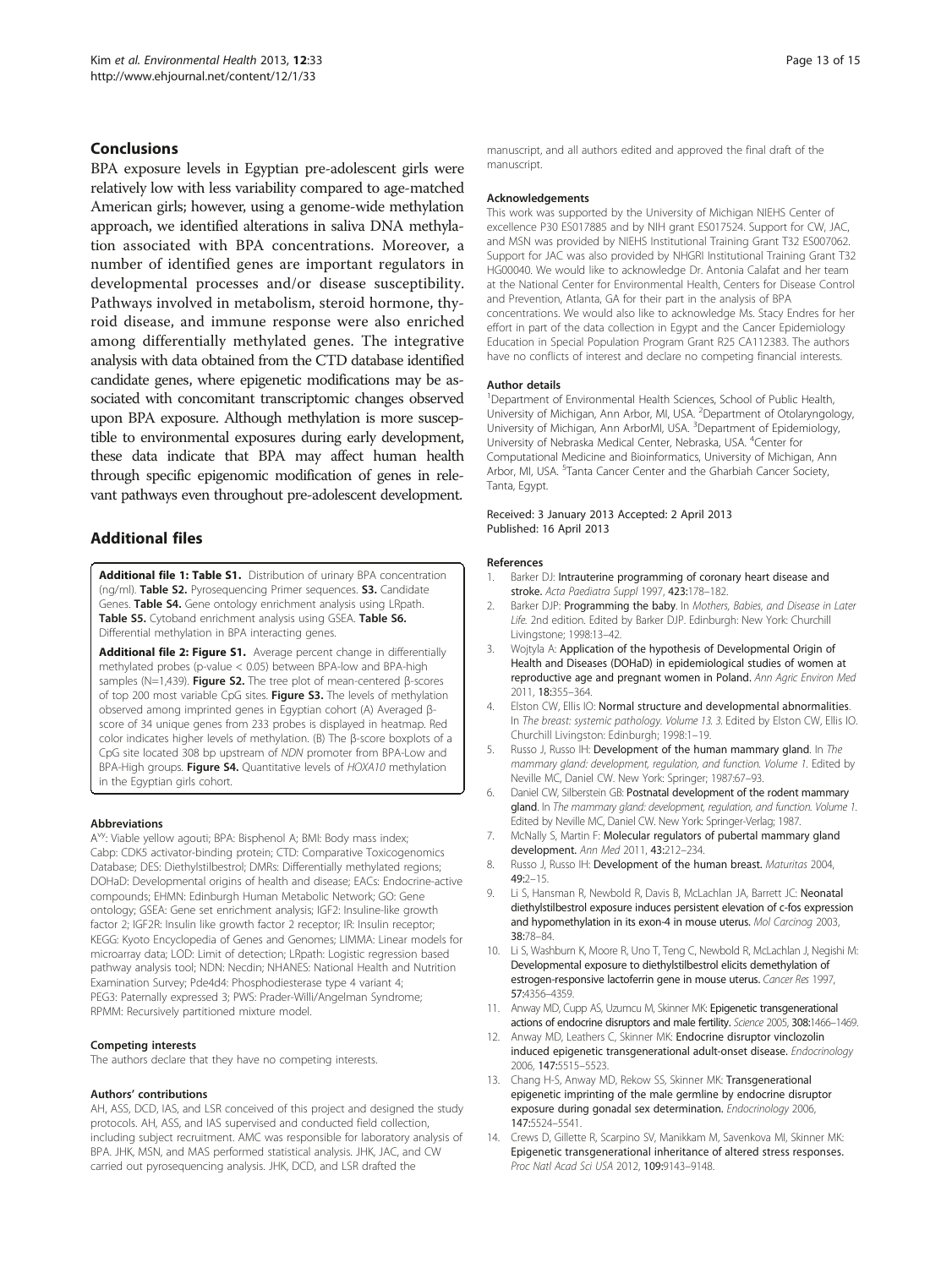- <span id="page-13-0"></span>15. Nilsson E, Larsen G, Manikkam M, Guerrero-Bosagna C, Savenkova MI, Skinner MK: Environmentally induced epigenetic transgenerational inheritance of ovarian disease. PLoS One 2012, 7:e36129.
- 16. Ho S, Tang W, Belmonte de Frausto J, Prins G: Developmental exposure to estradiol and bisphenol A increases susceptibility to prostate carcinogenesis and epigenetically regulates phosphodiesterase type 4 variant 4. Cancer Res 2006, 66:5624–5632.
- 17. Dolinoy DC, Huang D, Jirtle RL: Maternal nutrient supplementation counteracts bisphenol A-induced DNA hypomethylation in early development. Proc Natl Acad Sci USA 2007, 104:13056–13061.
- 18. Yaoi T, Itoh K, Nakamura K, Ogi H, Fujiwara Y, Fushiki S: Genome-wide analysis of epigenomic alterations in fetal mouse forebrain after exposure to low doses of bisphenol A. Biochem Biophys Res Commun 2008, 376:563–567.
- 19. Anderson O, Nahar M, Faulk C, Jones T, Liao C, Kannan K, Weinhouse C, Rozek L, Dolinoy D: Epigenetic responses following maternal dietary exposure to physiologically relevant levels of bisphenol A. Environ Mol Mutagen 2012, 53:334–342.
- 20. Dolinoy DC, Wiedman J, Waterland R, Jirtle RL: Maternal genistein alters coat color and protects Avy mouse offspring from obesity by modifying the fetal epigenome. Environ Health Perspect 2006, 114:567–572.
- 21. Maffini MV, Rubin BS, Sonnenschein C, Soto AM: Endocrine disruptors and reproductive health: the case of bisphenol-A. Mol Cell Endocrinol 2006, 254–255:179–186.
- 22. Lang IA, Galloway TS, Scarlett A, Henley WE, Depledge M, Wallace RB, Melzer D: Association of urinary bisphenol A concentration with medical disorders and laboratory abnormalities in adults. JAMA 2008, 300:1303–1310.
- 23. Trasande L, Attina TM, Blustein J: Association between urinary bisphenol A concentration and obesity prevalence in children and adolescents. JAMA 2012, 308:1113–1121.
- 24. Stahlhut RW, Welshons WV, Swan SH: Bisphenol A data in NHANES suggest longer than expected half-life, substantial nonfood exposure, or both. Environ Health Perspect 2009, 117:784–789.
- 25. Brody JG, Rudel RA, Michels KB, Moysich KB, Bernstein L, Attfield KR, Gray S: Environmental pollutants, diet, physical activity, body size, and breast cancer: where do we stand in research to identify opportunities for prevention? Cancer 2007, 109:2627–2634.
- 26. Colacino JA, Soliman AS, Calafat AM, Nahar MS, Van Zomeren-Dohm A, Hablas A, Seifeldin IA, Rozek LS, Dolinoy DC: Exposure to phthalates among premenstrual girls from rural and urban Gharbiah, Egypt: a pilot exposure assessment study. Environ Health 2011, 10:40.
- 27. Nahar MS, Soliman AS, Colacino JA, Calafat AM, Battige K, Hablas A, Seifeldin IA, Dolinoy DC, Rozek LS: Urinary bisphenol A concentrations in girls from rural and urban Egypt: a pilot study. Environ Health 2012, 11:20.
- 28. Dey S, Zhang Z, Hablas A, Seifeldein IA, Ramadan M, El-Hamzawy H, Soliman AS: Geographic patterns of cancer in the population-based registry of Egypt: Possible links to environmental exposures. Cancer Epidemiol 2011, 35:254–264.
- 29. Dey S, Soliman AS, Hablas A, Seifeldein IA, Ismail K, Ramadan M, El-Hamzawy H, Wilson ML, Banerjee M, Boffetta P, et al: Urban-rural differences in breast cancer incidence in Egypt (1999–2006). Breast 2010, 19:417–423.
- 30. Kriegel AM, Soliman AS, Zhang Q, El-Ghawalby N, Ezzat F, Soultan A, Abdel-Wahab M, Fathy O, Ebidi G, Bassiouni N, et al: Serum cadmium levels in pancreatic cancer patients from the East Nile Delta region of Egypt. Environ Health Perspect 2006, 114:113–119.
- 31. Davis AP, King BL, Mockus S, Murphy CG, Saraceni-Richards C, Rosenstein M, Wiegers T, Mattingly CJ: The Comparative Toxicogenomics Database: update 2011. Nucleic Acids Res 2011, 39:D1067–1072.
- 32. Davis AP, Murphy CG, Saraceni-Richards CA, Rosenstein MC, Wiegers TC, Mattingly CJ: Comparative Toxicogenomics Database: a knowledgebase and discovery tool for chemical-gene-disease networks. Nucleic Acids Res 2009, 37:D786–792.
- 33. Davis AP, Murphy CG, Rosenstein MC, Wiegers TC, Mattingly CJ: The Comparative Toxicogenomics Database facilitates identification and understanding of chemical-gene-disease associations: arsenic as a case study. BMC Med Genomics 2008, 1:48.
- 34. Ghaly I, Hussein FH, Abdelghaffar S, Anwar G, Seirvogel RM: Optimal age of sexual maturation in Egyptian children. East Mediterr Health J 2008, 14:1391–1399.
- 35. Soliman AS, Schairer C: Considerations in setting up and conducting epidemiologic studies of cancer in middle- and low-income countries:

the experience of a case–control study of inflammatory breast cancer in North Africa in the past 10 years. Cancer Med 2012, 1:338–349.

- 36. Schairer C, Soliman AS, Omar S, Khaled H, Eissa S, Ben Ayed F, Khalafallah S, Ben Ayoub W, Kantor ED, Merajver S, et al: Assessment of diagnosis of inflammatory breast cancer cases at two cancer centers in Egypt and Tunisia. Cancer Med 2013, 2:178–184.
- 37. Ye X, Kuklenyik Z, Needham LL, Calafat AM: Quantification of urinary conjugates of bisphenol A, 2,5-dichlorophenol, and 2-hydroxy-4-methoxybenzophenone in humans by online solid phase extraction-high performance liquid chromatography-tandem mass spectrometry. Anal Bioanal Chem 2005, 383:638–644.
- 38. Bibikova M, Le J, Barnes B, Saedinia-Melnyk S, Zhou LX, Shen R, Gunderson KL: Genome-wide DNA methylation profiling using Infinium (R) assay. Epigenomics-Uk 2009, 1:177–200.
- Sartor MA, Dolinoy DC, Jones TR, Colacino JA, Prince ME, Carey TE, Rozek LS: Genome-wide methylation and expression differences in HPV(+) and HPV(-) squamous cell carcinoma cell lines are consistent with divergent mechanisms of carcinogenesis. Epigenetics 2011, 6(6):777–787.
- 40. Smyth GK: Linear models and empirical bayes methods for assessing differential expression in microarray experiments. Stat Appl Genet Mol Biol 2004, 3:Article 3.
- 41. Kim JH, Karnovsky A, Mahavisno V, Weymouth T, Pande M, Dolinoy DC, Rozek LS, Sartor MA: LRpath analysis reveals common pathways dysregulated via DNA methylation across cancer types. BMC Genomics 2012, 13:526.
- 42. Sartor MA, Leikauf GD, Medvedovic M: LRpath: a logistic regression approach for identifying enriched biological groups in gene expression data. Bioinformatics 2009, 25:211–217.
- 43. Thirlwell C, Eymard M, Feber A, Teschendorff A, Pearce K, Lechner M, Widschwendter M, Beck S: Genome-wide DNA methylation analysis of archival formalin-fixed paraffin-embedded tissue using the Illumina Infinium HumanMethylation27 BeadChip. Methods 2010, 52:248–254.
- 44. Cotton AM, Lam L, Affleck JG, Wilson IM, Penaherrera MS, McFadden DE, Kobor MS, Lam WL, Robinson WP, Brown CJ: Chromosome-wide DNA methylation analysis predicts human tissue-specific X inactivation. Hum Genet 2011, 130:187–201.
- 45. Banister CE, Koestler DC, Maccani MA, Padbury JF, Houseman EA, Marsit CJ: Infant growth restriction is associated with distinct patterns of DNA methylation in human placentas. Epigenetics 2011, 6:920–927.
- 46. Subramanian A, Tamayo P, Mootha VK, Mukherjee S, Ebert BL, Gillette MA, Paulovich A, Pomeroy SL, Golub TR, Lander ES, Mesirov JP: Gene set enrichment analysis: a knowledge-based approach for interpreting genome-wide expression profiles. Proc Natl Acad Sci USA 2005, 102:15545–15550.
- 47. Bollati V, Baccarelli A, Hou L, Bonzini M, Fustinoni S, Cavallo D, Byun HM, Jiang J, Marinelli B, Pesatori AC, et al: Changes in DNA methylation patterns in subjects exposed to low-dose benzene. Cancer Res 2007, 67:876–880.
- 48. Rusiecki JA, Baccarelli A, Bollati V, Tarantini L, Moore LE, Bonefeld-Jorgensen EC: Global DNA hypomethylation is associated with high serum-persistent organic pollutants in Greenlandic Inuit. Environ Health Perspect 2008, 116:1547–1552.
- 49. Kim KY, Kim DS, Lee SK, Lee IK, Kang JH, Chang YS, Jacobs DR, Steffes M, Lee DH: Association of low-dose exposure to persistent organic pollutants with global DNA hypomethylation in healthy Koreans. Environ Health Perspect 2010, 118:370–374.
- 50. Joubert BR, Haberg SE, Nilsen RM, Wang X, Vollset SE, Murphy SK, Huang Z, Hoyo C, Midttun O, Cupul-Uicab LA, et al: 450 K Epigenome-Wide Scan Identifies Differential DNA Methylation in Newborns Related to Maternal Smoking During Pregnancy. Environ Health Perspect 2012, 120(10):1425–1431.
- 51. Woodruff TJ, Zota AR, Schwartz JM: Environmental chemicals in pregnant women in the United States: NHANES 2003-2004. Environ Health Perspect 2011, 119:878–885.
- 52. Okada H, Tokunaga T, Liu X, Takayanagi S, Matsushima A, Shimohigashi Y: Direct evidence revealing structural elements essential for the high binding ability of bisphenol A to human estrogen-related receptorgamma. Environ Health Perspect 2008, 116:32–38.
- 53. Vom Saal FS, Myers JP: Bisphenol A and risk of metabolic disorders. JAMA 2008, 300:1353–1355.
- 54. Yoshino S, Yamaki K, Li X, Sai T, Yanagisawa R, Takano H, Taneda S, Hayashi H, Mori Y: Prenatal exposure to bisphenol A up-regulates immune responses, including T helper 1 and T helper 2 responses, in mice. Immunology 2004, 112:489–495.